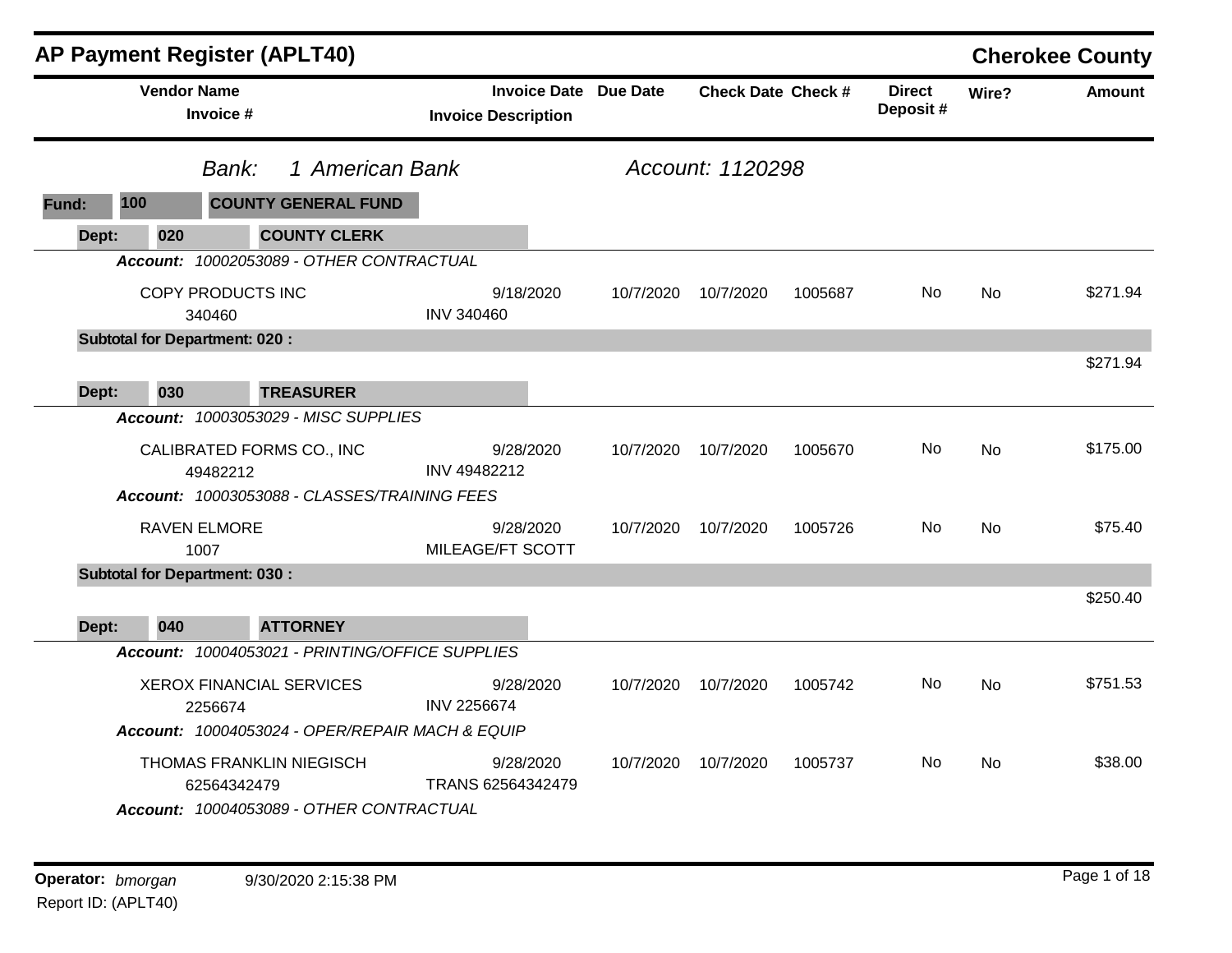|       |                                       | <b>AP Payment Register (APLT40)</b>             |                                                            |           |                           |         |                           |           | <b>Cherokee County</b> |
|-------|---------------------------------------|-------------------------------------------------|------------------------------------------------------------|-----------|---------------------------|---------|---------------------------|-----------|------------------------|
|       | <b>Vendor Name</b><br>Invoice #       |                                                 | <b>Invoice Date Due Date</b><br><b>Invoice Description</b> |           | <b>Check Date Check #</b> |         | <b>Direct</b><br>Deposit# | Wire?     | <b>Amount</b>          |
|       | <b>VERIZON WIRELESS</b><br>9862958594 |                                                 | 9/28/2020<br>INV 9862958594                                | 10/7/2020 | 10/7/2020                 | 1005740 | No.                       | <b>No</b> | \$160.12               |
|       | <b>Subtotal for Department: 040:</b>  |                                                 |                                                            |           |                           |         |                           |           |                        |
| Dept: | 060                                   | <b>SHERIFF &amp; JAIL</b>                       |                                                            |           |                           |         |                           |           | \$949.65               |
|       |                                       | Account: 10006053021 - PRINTING/OFFICE SUPPLIES |                                                            |           |                           |         |                           |           |                        |
|       | QUILL CORPORATION<br>10423139         |                                                 | 9/21/2020<br>INV 10423139                                  | 10/7/2020 | 10/7/2020                 | 1005725 | No                        | <b>No</b> | \$17.37                |
|       | 1302952823                            | NEWEGG BUSINESS, INC                            | 9/25/2020<br>INV 130295823                                 | 10/7/2020 | 10/7/2020                 | 1005720 | No.                       | <b>No</b> | \$199.99               |
|       |                                       |                                                 | Account: 10006053022 - EMPLOYEE UNIFORMS/ACCESSORIES       |           |                           |         |                           |           |                        |
|       | <b>CINTAS CORP</b>                    | 8404797545                                      | 9/21/2020<br><b>INV 8404797545</b>                         | 10/7/2020 | 10/7/2020                 | 1005679 | No.                       | <b>No</b> | \$102.30               |
|       |                                       | Account: 10006053025 - PARTS/VEHICLE REPAIRS    |                                                            |           |                           |         |                           |           |                        |
|       | 748474                                | NATALINIS AUTOMOTIVE                            | 9/21/2020<br><b>INV 748474</b>                             | 10/7/2020 | 10/7/2020                 | 1005717 | No.                       | <b>No</b> | \$125.02               |
|       | 748464                                | NATALINIS AUTOMOTIVE                            | 9/21/2020<br><b>INV 748464</b>                             | 10/7/2020 | 10/7/2020                 | 1005717 | No.                       | <b>No</b> | \$57.00                |
|       | 748624                                | NATALINIS AUTOMOTIVE                            | 9/21/2020<br><b>INV 748624</b>                             | 10/7/2020 | 10/7/2020                 | 1005717 | No                        | <b>No</b> | \$24.18                |
|       | 748744                                | NATALINIS AUTOMOTIVE                            | 9/21/2020<br><b>INV 748744</b>                             | 10/7/2020 | 10/7/2020                 | 1005717 | No                        | <b>No</b> | \$17.94                |
|       | 749177                                | NATALINIS AUTOMOTIVE                            | 9/24/2020<br><b>INV 749177</b>                             | 10/7/2020 | 10/7/2020                 | 1005717 | No.                       | No        | \$38.98                |
|       |                                       | Account: 10006053072 - GAS, ELECTRIC, WATER     |                                                            |           |                           |         |                           |           |                        |
|       | PRO SOLUTIONS, LLC<br>202008126       |                                                 | 9/21/2020<br>INV 2020-08-126                               | 10/7/2020 | 10/7/2020                 | 1005724 | No                        | No        | \$316.37               |
|       |                                       |                                                 |                                                            |           |                           |         |                           |           |                        |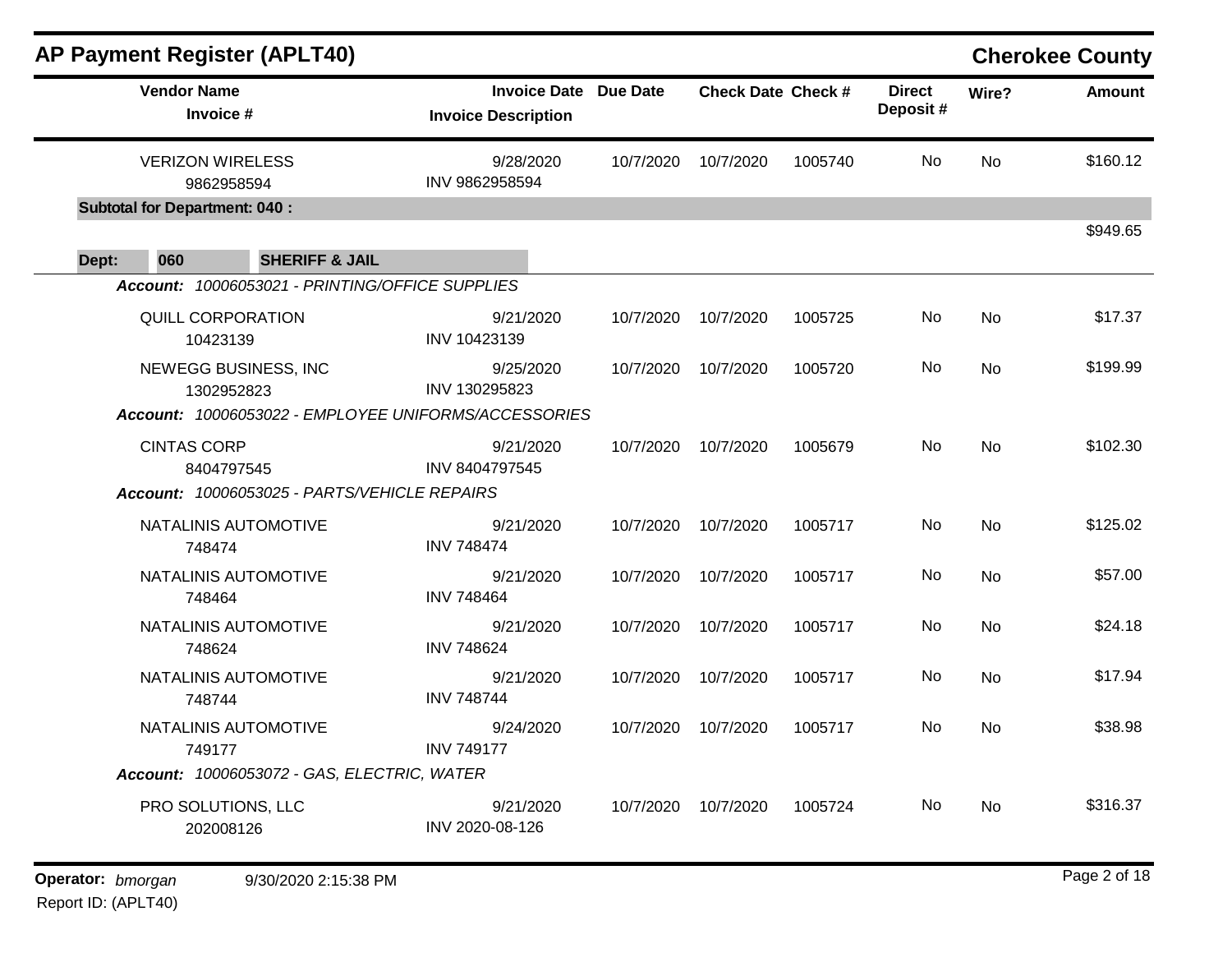# **AP Payment Register (APLT40) Cherokee County**

| <b>Vendor Name</b><br>Invoice #                                                                   | Invoice Date Due Date<br><b>Invoice Description</b> |           | <b>Check Date Check #</b> |         | <b>Direct</b><br>Deposit# | Wire?     | <b>Amount</b> |
|---------------------------------------------------------------------------------------------------|-----------------------------------------------------|-----------|---------------------------|---------|---------------------------|-----------|---------------|
| EMPIRE DISTRICT ELECTRIC COMPANY<br>1003 SH<br>Account: 10006053080 - MAINTENANCE/BLDGS & GROUNDS | 9/21/2020<br>ACCT 643108-13-7                       | 10/7/2020 | 10/7/2020                 | 1005693 | No.                       | <b>No</b> | \$5,243.97    |
| MID AMERICA PEST CONTROL, LLC<br>1521                                                             | 9/24/2020<br><b>INV 1521</b>                        | 10/7/2020 | 10/7/2020                 | 1005715 | No.                       | <b>No</b> | \$137.62      |
| <b>HANK HILDEBRANDT</b><br>18131                                                                  | 9/21/2020<br><b>INV 18131</b>                       | 10/7/2020 | 10/7/2020                 | 1005700 | No.                       | <b>No</b> | \$90.00       |
| TRUE VALUE COLUMBUS<br>B16660                                                                     | 9/21/2020<br><b>TRANS B16660</b>                    | 10/7/2020 | 10/7/2020                 | 1005739 | <b>No</b>                 | <b>No</b> | \$11.98       |
| <b>Account: 10006053299 - S.P.A.R.K Planning</b>                                                  |                                                     |           |                           |         |                           |           |               |
| SERVPRO OF CARTHAGE/JOPLIN 5318<br>5149395                                                        | 9/21/2020<br>INV 5149395                            | 10/7/2020 | 10/7/2020                 | 1005730 | No                        | <b>No</b> | \$507.50      |
| TBS ELECTRONICS, INC<br>00106036                                                                  | 9/21/2020<br>INV 00106036                           | 10/7/2020 | 10/7/2020                 | 1005732 | No.                       | No        | \$654.00      |
| NEWEGG BUSINESS, INC<br>1302955930                                                                | 9/25/2020<br>INV 1302955930                         | 10/7/2020 | 10/7/2020                 | 1005720 | No.                       | <b>No</b> | \$2,469.96    |
| NEWEGG BUSINESS, INC<br>1302954153                                                                | 9/25/2020<br>INV 1302954153                         | 10/7/2020 | 10/7/2020                 | 1005720 | <b>No</b>                 | No        | \$35.96       |
| NEWEGG BUSINESS, INC<br>1302953329                                                                | 9/25/2020<br>INV 1302953329                         | 10/7/2020 | 10/7/2020                 | 1005720 | No.                       | No        | \$229.50      |
| NEWEGG BUSINESS, INC<br>1302952864                                                                | 9/25/2020<br>INV 1302952864                         | 10/7/2020 | 10/7/2020                 | 1005720 | No.                       | <b>No</b> | \$719.43      |
| Account: 10006053737 - INMATE PERSONAL ITEMS                                                      |                                                     |           |                           |         |                           |           |               |
| <b>CHARM-TEX INC</b><br>0229259                                                                   | 9/21/2020<br>INV 0229259                            | 10/7/2020 | 10/7/2020                 | 1005673 | No.                       | <b>No</b> | \$994.24      |
| <b>CHARM-TEX INC</b><br>0228964                                                                   | 9/21/2020<br>INV 0228964                            | 10/7/2020 | 10/7/2020                 | 1005673 | No.                       | No        | \$148.70      |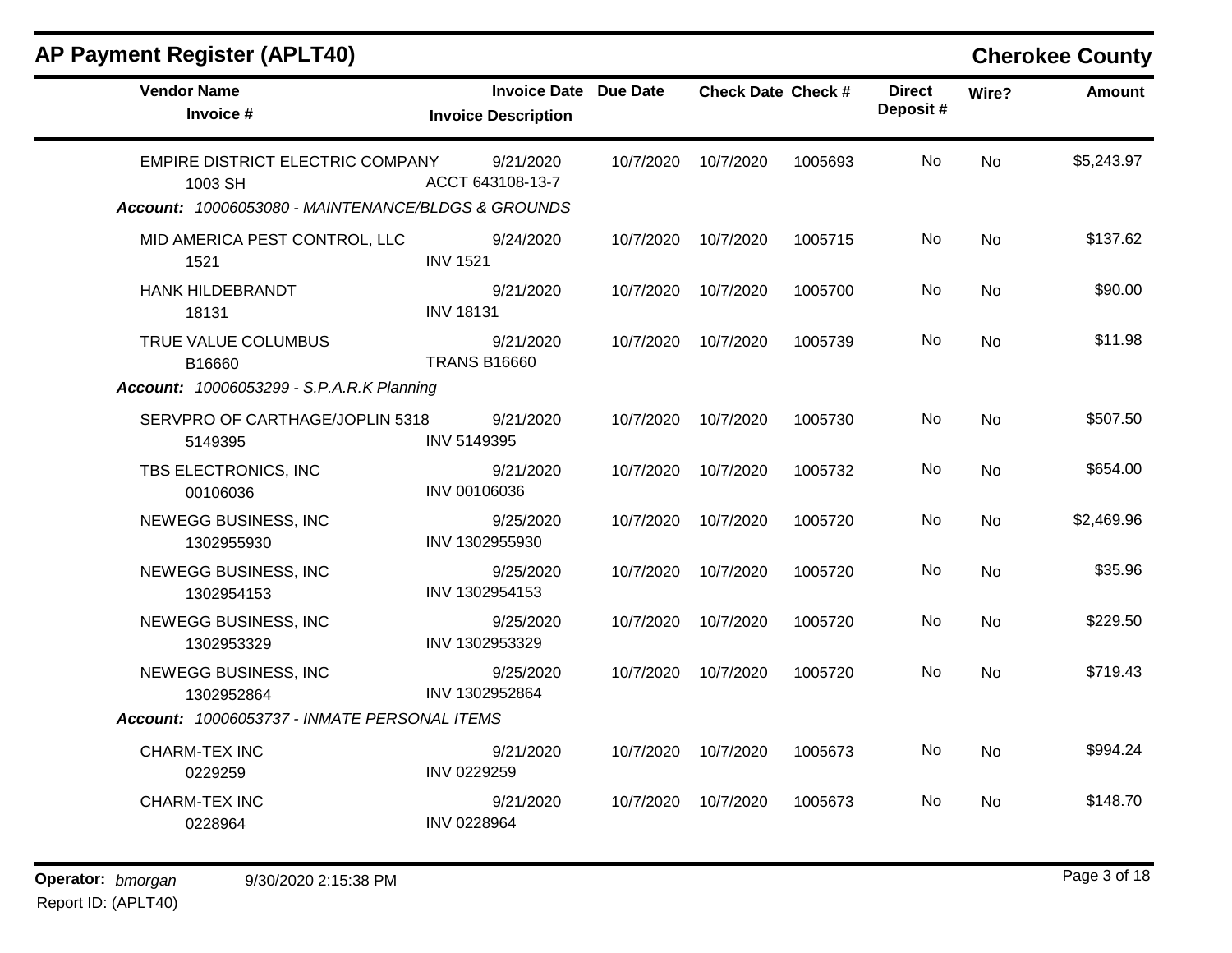|                                      | <b>AP Payment Register (APLT40)</b>                                                        |              |                                                            |           |                           |         |                           |           | <b>Cherokee County</b> |
|--------------------------------------|--------------------------------------------------------------------------------------------|--------------|------------------------------------------------------------|-----------|---------------------------|---------|---------------------------|-----------|------------------------|
| <b>Vendor Name</b>                   | Invoice #                                                                                  |              | <b>Invoice Date Due Date</b><br><b>Invoice Description</b> |           | <b>Check Date Check #</b> |         | <b>Direct</b><br>Deposit# | Wire?     | <b>Amount</b>          |
|                                      | Account: 10006053786 - INMATE MEDICAL                                                      |              |                                                            |           |                           |         |                           |           |                        |
|                                      | DIRECT BENEFIT SOLUTIONS<br>2019-455                                                       | INV 2019-455 | 9/24/2020                                                  | 10/7/2020 | 10/7/2020                 | 1005690 | No.                       | <b>No</b> | \$1,531.35             |
| <b>Subtotal for Department: 060:</b> |                                                                                            |              |                                                            |           |                           |         |                           |           |                        |
| 070<br>Dept:                         | <b>DISTRICT COURT</b>                                                                      |              |                                                            |           |                           |         |                           |           | \$13,673.36            |
|                                      | Account: 10007053073 - TRANSPORTATION                                                      |              |                                                            |           |                           |         |                           |           |                        |
|                                      | <b>TERRY CIZERLE</b><br>1007                                                               |              | 9/28/2020<br><b>TRAVEL EXPENSE</b>                         | 10/7/2020 | 10/7/2020                 | 1005735 | No                        | <b>No</b> | \$41.77                |
| <b>MAC YOUNG</b>                     | 1007                                                                                       |              | 9/28/2020<br><b>TRAVEL EXPENSE</b>                         | 10/7/2020 | 10/7/2020                 | 1005711 | No                        | <b>No</b> | \$68.20                |
|                                      | Account: 10007053075 - DUES/SUBSCRIPTIONS                                                  |              |                                                            |           |                           |         |                           |           |                        |
|                                      | <b>COLUMBUS NEWS REPORT</b><br>1007 DC                                                     |              | 9/28/2020<br>12 MONTH SUBSCRIPTION/DISTRICT COURT          | 10/7/2020 | 10/7/2020                 | 1005684 | No                        | <b>No</b> | \$135.00               |
|                                      | Account: 10007053078 - LEGAL PRINTING/ADVERTISING                                          |              |                                                            |           |                           |         |                           |           |                        |
|                                      | CLERK OF THE DISTRICT COURT COLUMBU<br>19TR749<br>Account: 10007053089 - OTHER CONTRACTUAL |              | 9/28/2020<br><b>BANK FEES/ADJUSTMENTS</b>                  | 10/7/2020 | 10/7/2020                 | 1005683 | No.                       | <b>No</b> | \$411.50               |
|                                      | JOANNA L DERFELT<br>1007                                                                   |              | 9/21/2020<br>MONTHLY ATTY/CO CONTRACT                      | 10/7/2020 | 10/7/2020                 | 1005704 | No                        | <b>No</b> | \$2,750.00             |
|                                      | <b>CANDACE BREWSTER GAYOSO</b><br>1007                                                     |              | 9/21/2020<br>MONTHLY ATTY/CO CONTRACT                      | 10/7/2020 | 10/7/2020                 | 1005671 | No                        | <b>No</b> | \$2,750.00             |
|                                      | <b>MELANIE BINGHAM</b><br>1007                                                             |              | 9/21/2020<br>MONTHLY ATTY/CO CONTRACT                      | 10/7/2020 | 10/7/2020                 | 1005713 | No                        | No        | \$2,750.00             |
|                                      | <b>DOUGLAS ROPER STEELE</b><br>1007                                                        |              | 9/21/2020<br>MONTHLY ATTY/CO CONTRACT                      | 10/7/2020 | 10/7/2020                 | 1005692 | No.                       | <b>No</b> | \$2,750.00             |
|                                      | <b>Account: 10007053299 - S.P.A.R.K Planning</b>                                           |              |                                                            |           |                           |         |                           |           |                        |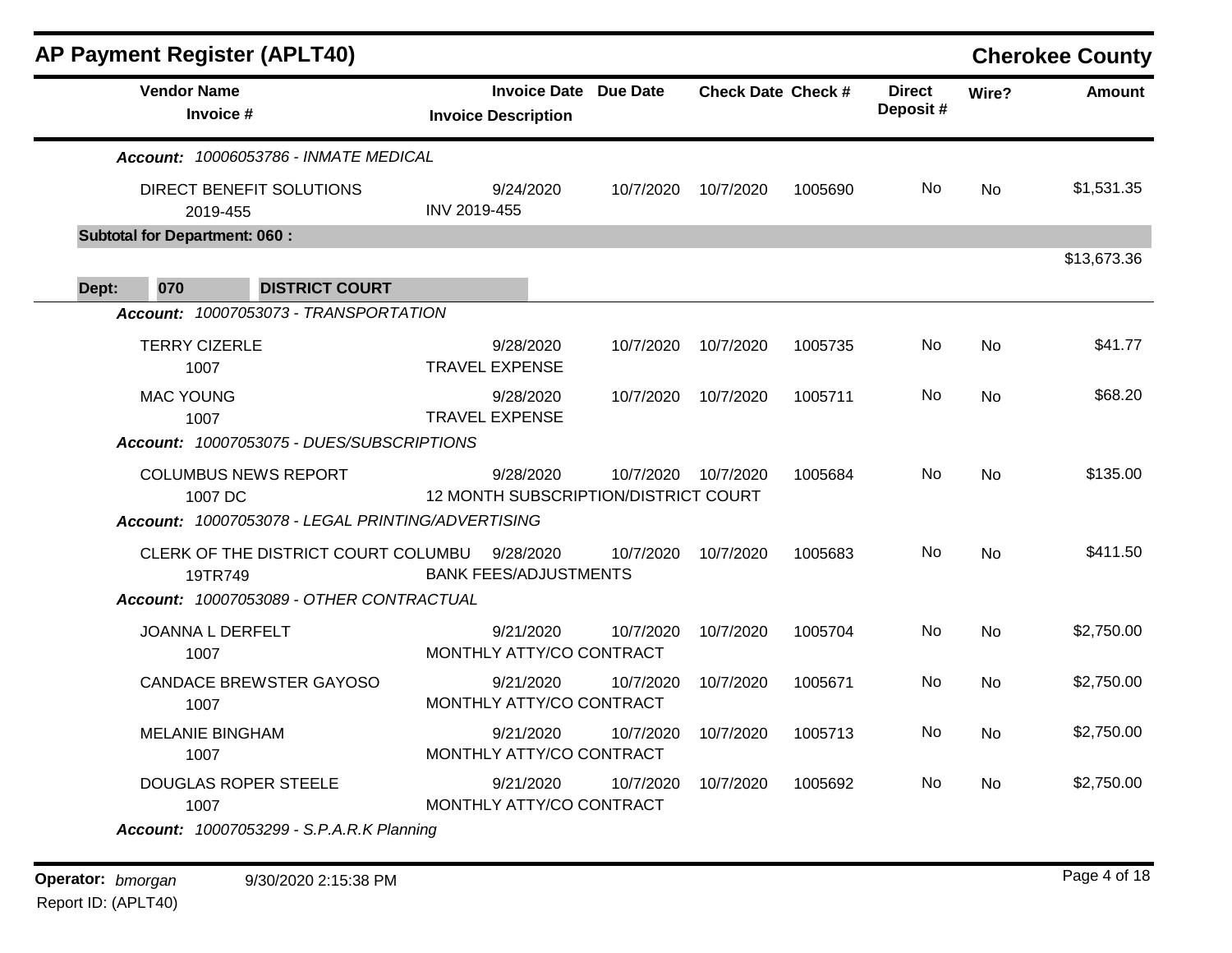|                                   |                                                                                                                                                                                                                               |                              |         |                           |                                                                                                    | <b>Cherokee County</b> |
|-----------------------------------|-------------------------------------------------------------------------------------------------------------------------------------------------------------------------------------------------------------------------------|------------------------------|---------|---------------------------|----------------------------------------------------------------------------------------------------|------------------------|
| <b>Invoice Description</b>        |                                                                                                                                                                                                                               |                              |         | <b>Direct</b><br>Deposit# | Wire?                                                                                              | <b>Amount</b>          |
| 9/28/2020<br>INV 20191920         | 10/7/2020                                                                                                                                                                                                                     | 10/7/2020                    | 1005738 | No                        | <b>No</b><br>No<br>No<br><b>No</b><br>No<br><b>No</b><br><b>No</b><br><b>No</b><br><b>No</b><br>No | \$294.00               |
| 9/28/2020<br><b>INV 1157</b>      | 10/7/2020                                                                                                                                                                                                                     | 10/7/2020                    | 1005736 | No                        |                                                                                                    | \$1,315.00             |
|                                   |                                                                                                                                                                                                                               |                              |         |                           |                                                                                                    | \$13,265.47            |
|                                   |                                                                                                                                                                                                                               |                              |         |                           |                                                                                                    |                        |
| 9/28/2020<br><b>INV 49489419</b>  | 10/7/2020                                                                                                                                                                                                                     | 10/7/2020                    | 1005670 | No                        |                                                                                                    | \$602.20               |
| 9/28/2020<br>INV 4062344532       | 10/7/2020                                                                                                                                                                                                                     | 10/7/2020                    | 1005678 | No                        |                                                                                                    | \$58.26                |
| 9/23/2020<br><b>TRANS A419292</b> | 10/7/2020                                                                                                                                                                                                                     | 10/7/2020                    | 1005739 | No                        |                                                                                                    | \$26.47                |
| 9/18/2020<br>INV 4061702885       | 10/7/2020                                                                                                                                                                                                                     | 10/7/2020                    | 1005678 | No                        |                                                                                                    | \$58.26                |
| 9/18/2020<br>INV 5323190          | 10/7/2020                                                                                                                                                                                                                     | 10/7/2020                    | 1005694 | No                        |                                                                                                    | \$49.95                |
| 9/28/2020<br><b>INV 310880</b>    | 10/7/2020                                                                                                                                                                                                                     | 10/7/2020                    | 1005701 | No                        |                                                                                                    | \$1,044.42             |
|                                   |                                                                                                                                                                                                                               |                              |         |                           |                                                                                                    |                        |
| 9/18/2020<br><b>INV 174297</b>    | 10/7/2020                                                                                                                                                                                                                     | 10/7/2020                    | 1005689 | No                        |                                                                                                    | \$19.60                |
|                                   |                                                                                                                                                                                                                               |                              |         |                           |                                                                                                    |                        |
| 9/21/2020<br>ACCT 305532-35-0     | 10/7/2020                                                                                                                                                                                                                     | 10/7/2020                    | 1005693 | No                        |                                                                                                    | \$2,849.62             |
|                                   | Account: 10008053021 - PRINTING/OFFICE SUPPLIES<br>Account: 10008053040 - JANITORIAL SUPPLIES<br>Account: 10008053042 - BREAKROOM SUPPLIES<br>Account: 10008053072 - GAS, ELECTRIC, WATER<br>EMPIRE DISTRICT ELECTRIC COMPANY | <b>Invoice Date Due Date</b> |         | <b>Check Date Check #</b> |                                                                                                    |                        |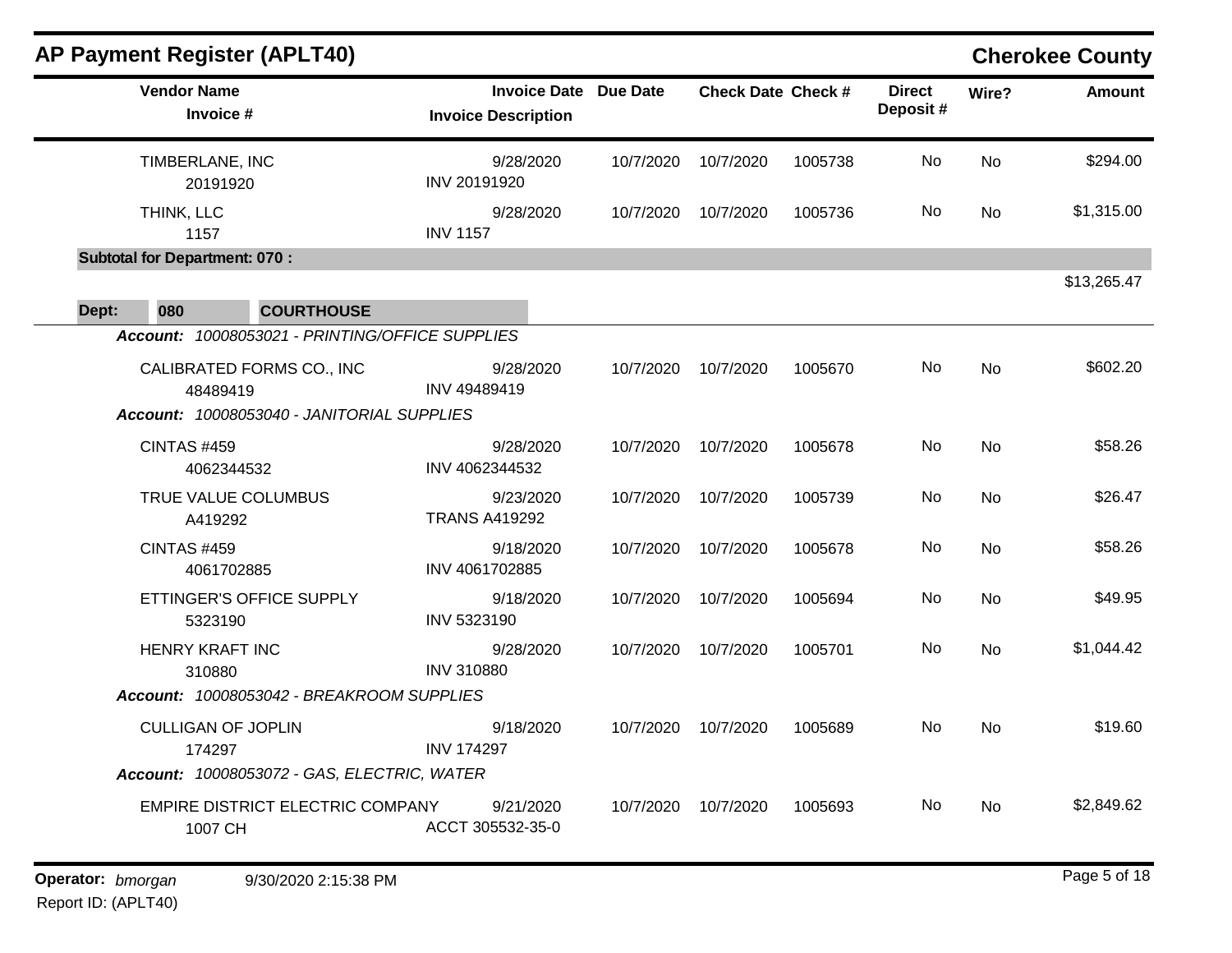|                   | <b>AP Payment Register (APLT40)</b>                                                                                             |                                                            |           |                           |         |                           |       | <b>Cherokee County</b> |
|-------------------|---------------------------------------------------------------------------------------------------------------------------------|------------------------------------------------------------|-----------|---------------------------|---------|---------------------------|-------|------------------------|
|                   | <b>Vendor Name</b><br>Invoice #                                                                                                 | <b>Invoice Date Due Date</b><br><b>Invoice Description</b> |           | <b>Check Date Check #</b> |         | <b>Direct</b><br>Deposit# | Wire? | <b>Amount</b>          |
|                   | Account: 10008053080 - MAINTENANCE/BLDGS & GROUNDS                                                                              |                                                            |           |                           |         |                           |       |                        |
|                   | OFFICE OF THE STATE FIRE MARSHAL<br>473071<br>Account: 10008053083 - EQUIPMENT LEASE/RENTAL                                     | 9/24/2020<br><b>INV 473071</b>                             | 10/7/2020 | 10/7/2020                 | 1005721 | No                        | No    | \$60.00                |
|                   | <b>PITNEY BOWES</b><br>3311946420<br>Account: 10008053089 - OTHER CONTRACTUAL                                                   | 9/18/2020<br>INV 3311946420                                | 10/7/2020 | 10/7/2020                 | 1005722 | No                        | No    | \$1,573.68             |
|                   | <b>FORENSIC MEDICAL</b><br>16086                                                                                                | 9/21/2020<br><b>INV 16086</b>                              | 10/7/2020 | 10/7/2020                 | 1005696 | No                        | No    | \$9,250.00             |
|                   | FREEMAN HEALTH SYSTEM<br>1007                                                                                                   | 9/21/2020<br>ACCT J00354776643                             | 10/7/2020 | 10/7/2020                 | 1005698 | No                        | No    | \$725.00               |
|                   | <b>Subtotal for Department: 080:</b>                                                                                            |                                                            |           |                           |         |                           |       |                        |
| Dept:<br>090      | <b>EMERGENCY PREPAREDNESS</b>                                                                                                   |                                                            |           |                           |         |                           |       | \$16,317.46            |
|                   | Account: 10009053072 - GAS, ELECTRIC, WATER<br>EMPIRE DISTRICT ELECTRIC COMPANY<br>1007<br><b>Subtotal for Department: 090:</b> | 9/18/2020<br>ACCT 122003-60-01                             | 10/7/2020 | 10/7/2020                 | 1005693 | No                        | No    | \$112.04               |
| 170<br>Dept:      | <b>JUVENILE DETENTION</b>                                                                                                       |                                                            |           |                           |         |                           |       | \$112.04               |
|                   | Account: 10017053089 - OTHER CONTRACTUAL                                                                                        |                                                            |           |                           |         |                           |       |                        |
|                   | SEK REGIONAL JUVENILE DETENTION CTR<br>6793                                                                                     | 9/18/2020<br><b>INV 6793</b>                               | 10/7/2020 | 10/7/2020                 | 1005729 | No                        | No    | \$8,939.00             |
|                   | <b>Subtotal for Department: 170:</b>                                                                                            |                                                            |           |                           |         |                           |       |                        |
|                   |                                                                                                                                 |                                                            |           |                           |         |                           |       | \$8,939.00             |
|                   | <b>Subtotal for Fund: 100:</b>                                                                                                  |                                                            |           |                           |         |                           |       | \$53,779.32            |
| Operator: bmorgan | 9/30/2020 2:15:38 PM                                                                                                            |                                                            |           |                           |         |                           |       | Page 6 of 18           |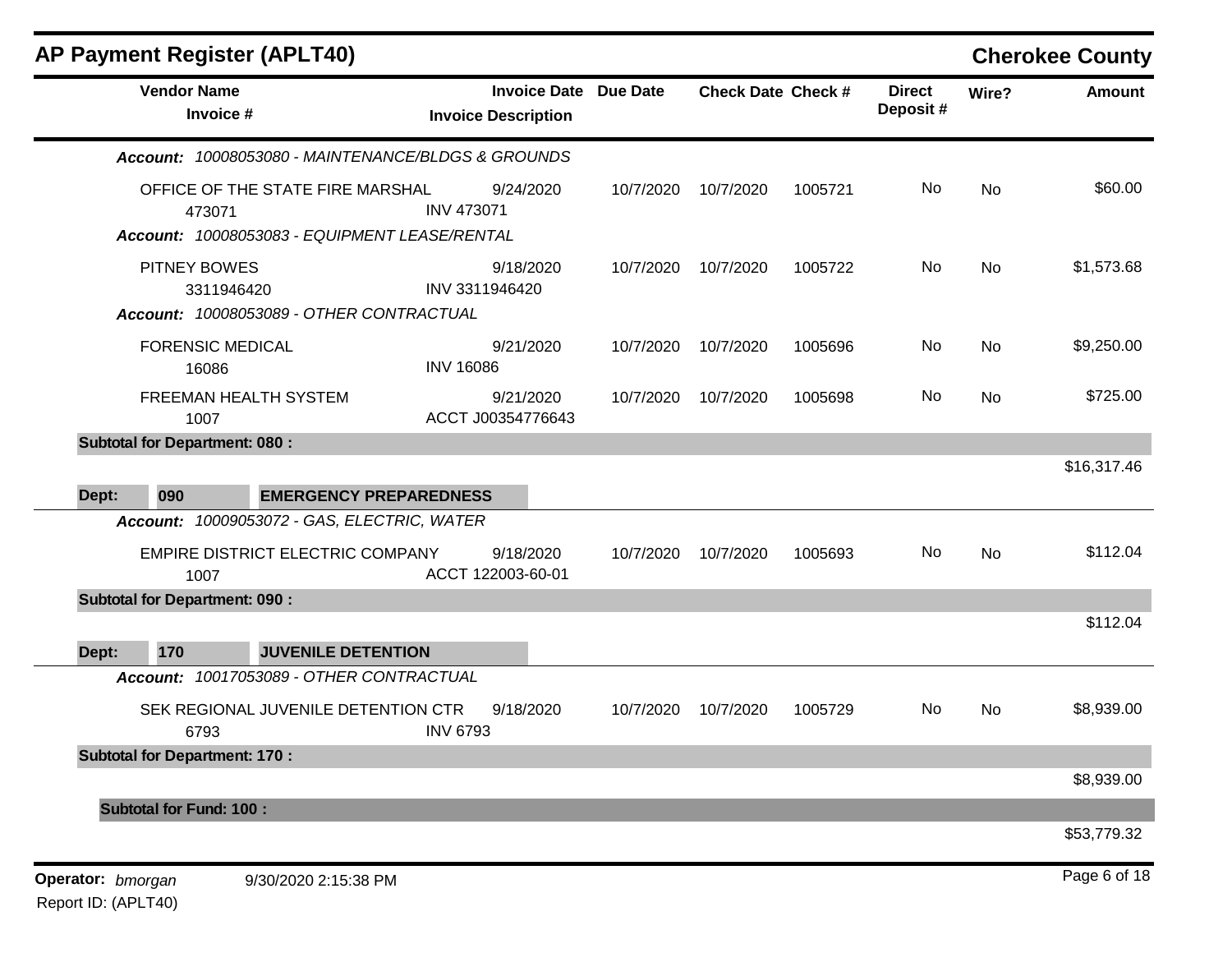|       | <b>AP Payment Register (APLT40)</b><br><b>Vendor Name</b> |                                                    |                         |                            |           |                              |                           |         |                           |           | <b>Cherokee County</b> |
|-------|-----------------------------------------------------------|----------------------------------------------------|-------------------------|----------------------------|-----------|------------------------------|---------------------------|---------|---------------------------|-----------|------------------------|
|       |                                                           | Invoice #                                          |                         | <b>Invoice Description</b> |           | <b>Invoice Date Due Date</b> | <b>Check Date Check #</b> |         | <b>Direct</b><br>Deposit# | Wire?     | Amount                 |
| Fund: | 103                                                       | <b>TECHNOLOGY FUND</b>                             |                         |                            |           |                              |                           |         |                           |           |                        |
| Dept: | 000                                                       |                                                    | <b>NON-DEPARTMENTAL</b> |                            |           |                              |                           |         |                           |           |                        |
|       |                                                           | <b>Account: 10300053299 - S.P.A.R.K Planning</b>   |                         |                            |           |                              |                           |         |                           |           |                        |
|       |                                                           | <b>COMPUTER INFORMATION CONCEPTS</b><br>B815-20-07 |                         | EXHIBIT B#815-20-07        | 9/25/2020 | 10/7/2020                    | 10/7/2020                 | 1005686 | No                        | <b>No</b> | \$1,885.00             |
|       |                                                           | <b>Subtotal for Department: 000:</b>               |                         |                            |           |                              |                           |         |                           |           |                        |
|       |                                                           |                                                    |                         |                            |           |                              |                           |         |                           |           | \$1,885.00             |
|       | <b>Subtotal for Fund: 103:</b>                            |                                                    |                         |                            |           |                              |                           |         |                           |           |                        |
|       |                                                           |                                                    |                         |                            |           |                              |                           |         |                           |           | \$1,885.00             |
| Fund: | 110                                                       | <b>ROAD AND BRIDGE</b>                             |                         |                            |           |                              |                           |         |                           |           |                        |
| Dept: | 000                                                       |                                                    | <b>NON-DEPARTMENTAL</b> |                            |           |                              |                           |         |                           |           |                        |
|       |                                                           | Account: 11000053031 - DIESEL FUEL                 |                         |                            |           |                              |                           |         |                           |           |                        |
|       |                                                           | MFA OIL - NEOSHO 1055<br>1840068 HWY               |                         | INV #18400068              | 9/25/2020 | 10/7/2020                    | 10/7/2020                 | 1005714 | No                        | <b>No</b> | \$403.87               |
|       |                                                           | MFA OIL - NEOSHO 1055<br>1839629 HWY               |                         | INV #1839629               | 9/25/2020 | 10/7/2020                    | 10/7/2020                 | 1005714 | No                        | <b>No</b> | \$358.58               |
|       |                                                           | MFA OIL - NEOSHO 1055<br>1839623 HWY               |                         | INV #1839623               | 9/25/2020 | 10/7/2020                    | 10/7/2020                 | 1005714 | No                        | <b>No</b> | \$325.66               |
|       |                                                           | MFA OIL - NEOSHO 1055<br>1834520 HWY               |                         | INV #1834520               | 9/22/2020 | 10/7/2020                    | 10/7/2020                 | 1005714 | No                        | <b>No</b> | \$378.25               |
|       |                                                           | MFA OIL - NEOSHO 1055<br>1834517 HWY               |                         | INV #1834517               | 9/22/2020 | 10/7/2020                    | 10/7/2020                 | 1005714 | No.                       | No        | \$378.93               |
|       |                                                           | MFA OIL - NEOSHO 1055<br>1833370 HWY               |                         | INV #1833370               | 9/21/2020 | 10/7/2020                    | 10/7/2020                 | 1005714 | No                        | No        | \$384.86               |
|       |                                                           | MFA OIL - NEOSHO 1055<br>1829428 HWY               |                         | 9/17/2020<br>INV #1829428  |           | 10/7/2020                    | 10/7/2020                 | 1005714 | No                        | <b>No</b> | \$375.53               |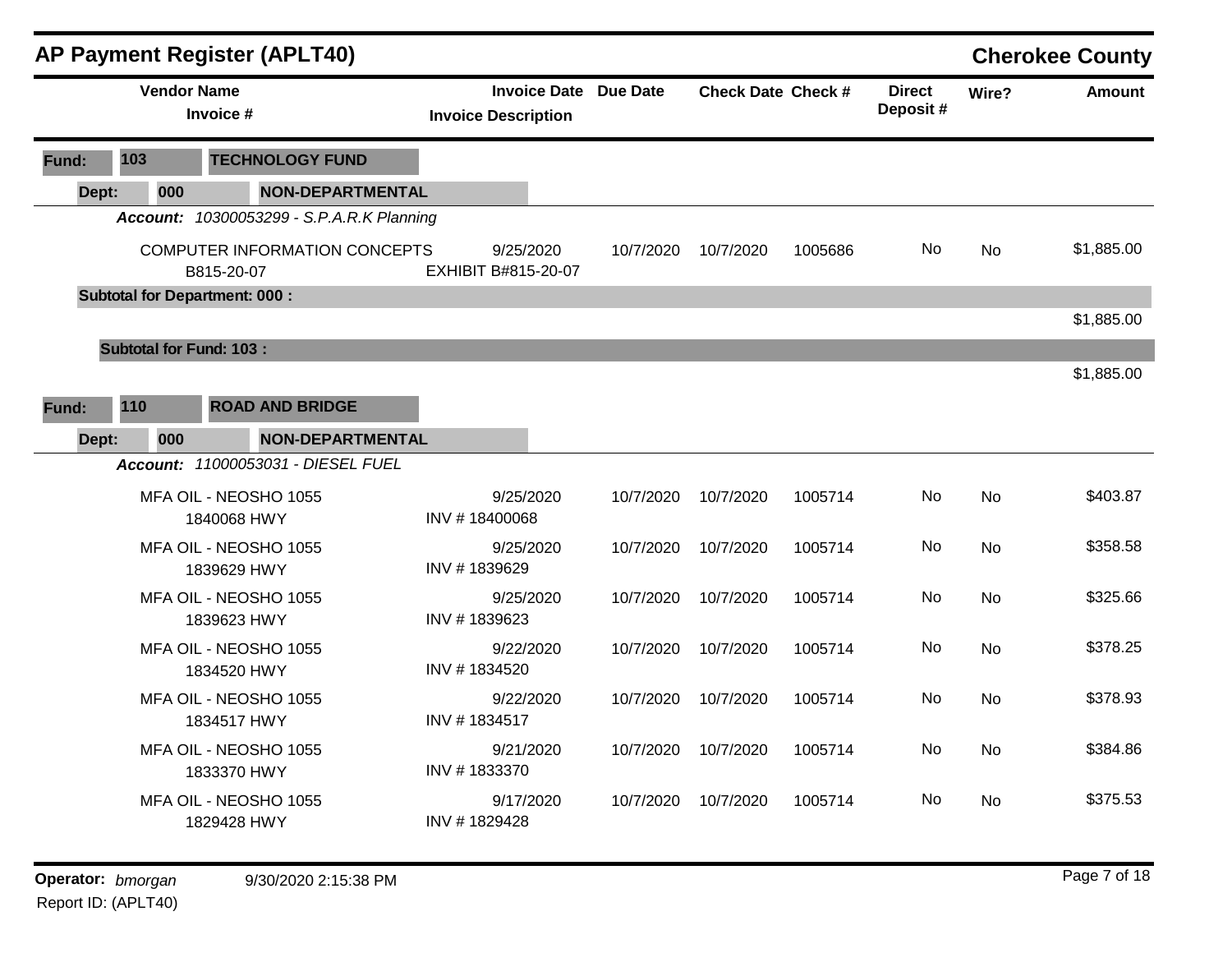## **AP Payment Register (APLT40) Cherokee County**

| <b>Vendor Name</b><br>Invoice #                                                               | <b>Invoice Date Due Date</b><br><b>Invoice Description</b> |           | <b>Check Date Check #</b> |         | <b>Direct</b><br>Deposit# | Wire?     | <b>Amount</b> |
|-----------------------------------------------------------------------------------------------|------------------------------------------------------------|-----------|---------------------------|---------|---------------------------|-----------|---------------|
| MFA OIL - NEOSHO 1055<br>1829430 HWY<br>Account: 11000053032 - OIL/GREASE                     | 9/17/2020<br>INV #1829430                                  | 10/7/2020 | 10/7/2020                 | 1005714 | No                        | <b>No</b> | \$744.35      |
| <b>FROST OIL COMPANY</b><br>0221775-IN HWY<br>Account: 11000053033 - TIRES                    | 9/15/2020<br>INV # 0221775-IN                              | 10/7/2020 | 10/7/2020                 | 1005699 | No                        | <b>No</b> | \$2,800.97    |
| KANSASLAND TIRE OF PITTSBURG<br>5843 HWY<br>Account: 11000053034 - ASPHALT                    | 9/21/2020<br>INV #5843                                     | 10/7/2020 | 10/7/2020                 | 1005708 | No                        | <b>No</b> | \$183.84      |
| TEETER'S ASPHALT & MATERIALS<br>8479 HWY<br>Account: 11000053037 - SIGNS/POSTS                | 9/8/2020<br>INV #8479                                      | 10/7/2020 | 10/7/2020                 | 1005733 | No                        | <b>No</b> | \$1,337.99    |
| NATIONAL SIGN CO INC<br>IN-194730 HWY<br>Account: 11000053042 - BREAKROOM SUPPLIES            | 9/24/2020<br>INV # IN-194730                               | 10/7/2020 | 10/7/2020                 | 1005719 | No                        | No        | \$335.40      |
| CLEAN THE UNIFORM CO JOPLIN<br>20164903 HWY                                                   | 9/21/2020<br>INV #20164903                                 | 10/7/2020 | 10/7/2020                 | 1005682 | No                        | <b>No</b> | \$94.73       |
| <b>DOLLAR GENERAL- REGIONS</b><br>1001006282 HWY                                              | 9/15/2020<br>1001006282                                    | 10/7/2020 | 10/7/2020                 | 1005691 | No                        | No        | \$21.80       |
| CLEAN THE UNIFORM CO JOPLIN<br>20163421 HWY                                                   | 9/14/2020<br>INV #20163421                                 | 10/7/2020 | 10/7/2020                 | 1005682 | No                        | No        | \$16.04       |
| APPLEMARKET<br>37983173 HWY                                                                   | 9/17/2020<br>INV #37983173                                 | 10/7/2020 | 10/7/2020                 | 1005668 | No                        | No        | \$13.64       |
| SAFETY-KLEEN SYSTEMS, INC<br>20-92079 HWY<br>Account: 11000053074 - UTILITIES/TELEPHONE BILLS | 9/16/2020<br>INV #20-92079                                 | 10/7/2020 | 10/7/2020                 | 1005728 | No.                       | <b>No</b> | \$39.90       |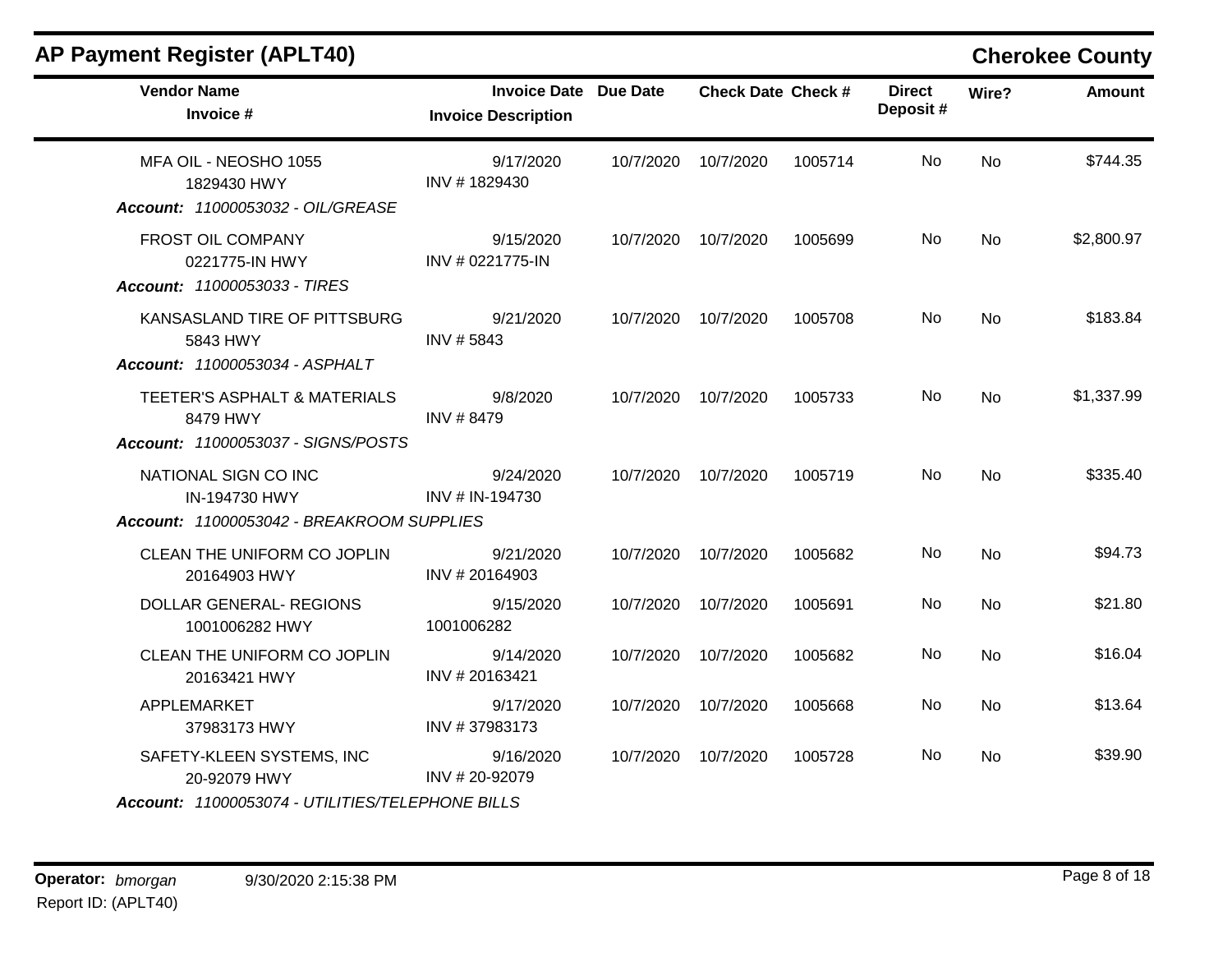### **AP Payment Register (APLT40) Cherokee County**

| <b>Vendor Name</b><br>Invoice #                                                                           | <b>Invoice Date Due Date</b><br><b>Invoice Description</b> |           | <b>Check Date Check #</b> |         | <b>Direct</b><br>Deposit# | Wire?     | <b>Amount</b> |
|-----------------------------------------------------------------------------------------------------------|------------------------------------------------------------|-----------|---------------------------|---------|---------------------------|-----------|---------------|
| <b>KANSAS GAS SERVICE</b><br>510148149119141118 HWY0                                                      | 9/21/2020<br>ACCT #510148149119141118                      | 10/7/2020 | 10/7/2020                 | 1005707 | No                        | No        | \$57.59       |
| <b>KANSAS GAS SERVICE</b><br>510738202155527000 HWY0<br>Account: 11000053078 - LEGAL PRINTING/ADVERTISING | 9/21/2020<br>ACCT #510738202155527000                      | 10/7/2020 | 10/7/2020                 | 1005707 | No                        | No        | \$67.22       |
| <b>COLUMBUS NEWS REPORT</b><br>918 HWY<br>Account: 11000053079 - MACHINERY/EQUIPMENT                      | 9/18/2020<br><b>INV#918</b>                                | 10/7/2020 | 10/7/2020                 | 1005684 | No                        | No        | \$56.00       |
| NATALINIS AUTOMOTIVE<br>748784 HWY                                                                        | 9/17/2020<br>INV #748784                                   | 10/7/2020 | 10/7/2020                 | 1005717 | No                        | <b>No</b> | \$20.86       |
| NATALINIS AUTOMOTIVE<br>748894 HWY                                                                        | 9/18/2020<br>INV #748894                                   | 10/7/2020 | 10/7/2020                 | 1005717 | No.                       | <b>No</b> | \$219.04      |
| NATALINIS AUTOMOTIVE<br>749216 HWY                                                                        | 9/22/2020<br>INV #749216                                   | 10/7/2020 | 10/7/2020                 | 1005717 | No                        | <b>No</b> | \$7.99        |
| NATALINIS AUTOMOTIVE<br>749354 HWY                                                                        | 9/23/2020<br>INV #749354                                   | 10/7/2020 | 10/7/2020                 | 1005718 | No.                       | <b>No</b> | \$10.70       |
| <b>HERITAGE TRACTOR</b><br>10886675 HWY                                                                   | 9/18/2020<br>INV#10886675                                  | 10/7/2020 | 10/7/2020                 | 1005702 | No                        | <b>No</b> | \$65.04       |
| <b>HERITAGE TRACTOR</b><br>10843920 HWY                                                                   | 8/11/2020<br>INV #10843920                                 | 10/7/2020 | 10/7/2020                 | 1005702 | No.                       | No        | \$82.60       |
| <b>HERITAGE TRACTOR</b><br>10843520 HWY                                                                   | 8/11/2020<br>INV #10870208                                 | 10/7/2020 | 10/7/2020                 | 1005702 | No                        | No        | \$1,109.41    |
| NATALINIS AUTOMOTIVE<br>749356 HWY                                                                        | 9/23/2020<br>INV #749356                                   | 10/7/2020 | 10/7/2020                 | 1005718 | No                        | <b>No</b> | \$18.99       |
| SAFETY-KLEEN SYSTEMS 5201<br>84001793 HWY                                                                 | 9/18/2020<br>INV #84001793                                 | 10/7/2020 | 10/7/2020                 | 1005727 | No                        | <b>No</b> | \$360.00      |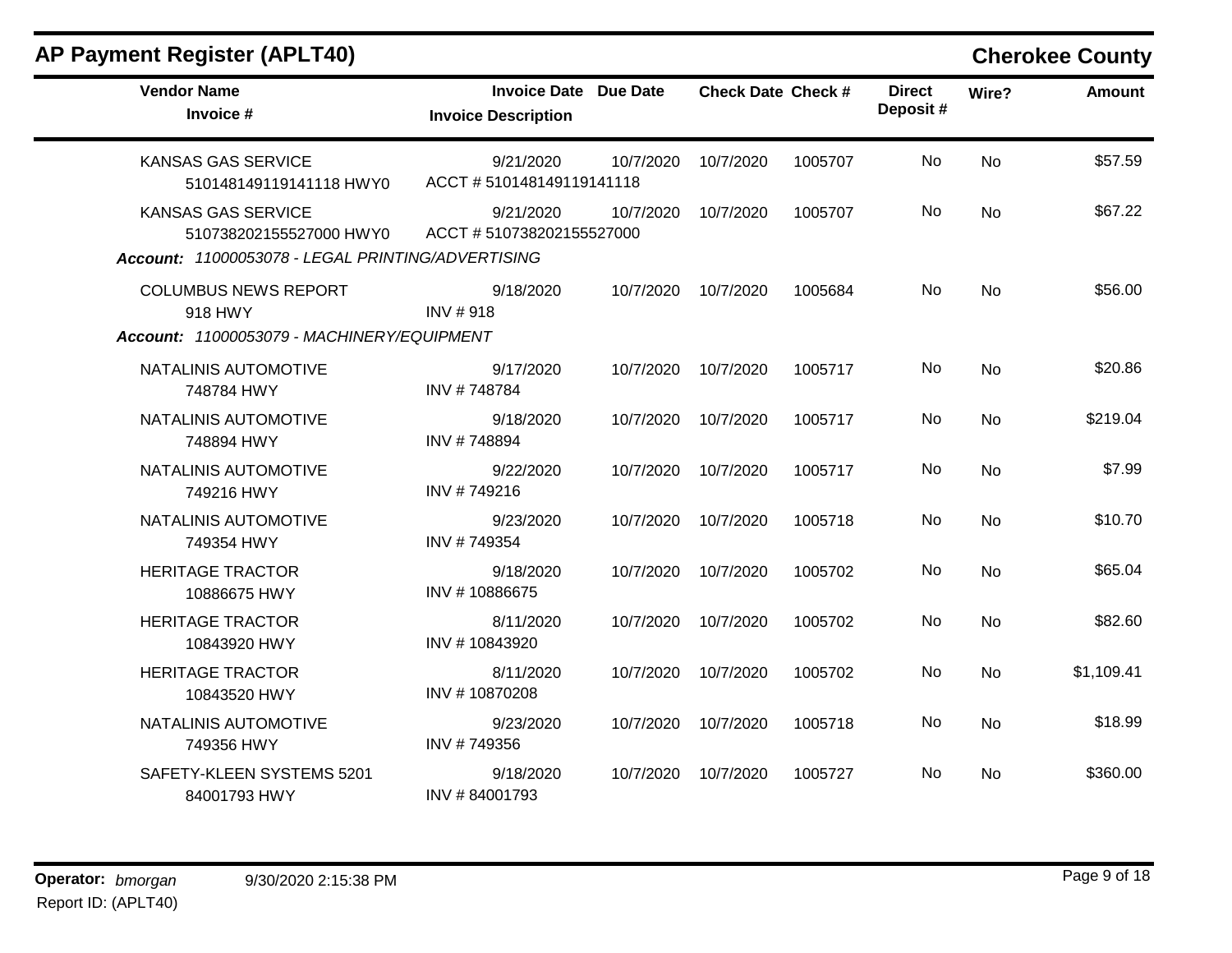| <b>Invoice Date Due Date</b>   |                               |           |                           |                           |       |               |
|--------------------------------|-------------------------------|-----------|---------------------------|---------------------------|-------|---------------|
| <b>Invoice Description</b>     |                               |           | <b>Check Date Check #</b> | <b>Direct</b><br>Deposit# | Wire? | <b>Amount</b> |
| 9/16/2020<br>INV # PIJO0398584 | 10/7/2020                     | 10/7/2020 | 1005705                   | No                        | No    | \$550.50      |
| 8/10/2020<br>INV #10841791     | 10/7/2020                     | 10/7/2020 | 1005702                   | No                        | No    | \$57.92       |
| 9/24/2020<br>INV #749485       | 10/7/2020                     | 10/7/2020 | 1005718                   | No                        | No    | \$203.51      |
| 9/25/2020<br>INV #749545       | 10/7/2020                     | 10/7/2020 | 1005718                   | No                        | No    | \$5.07        |
| 9/25/2020<br>INV #749564       | 10/7/2020                     | 10/7/2020 | 1005718                   | No                        | No    | \$168.01      |
| 9/25/2020<br>INV #749598       | 10/7/2020                     | 10/7/2020 | 1005718                   | No                        | No    | \$358.78      |
| 8/10/2020<br>INV #10841814     | 10/7/2020                     | 10/7/2020 | 1005702                   | No                        | No    | \$198.28      |
| 9/15/2020<br>INV #748441       | 10/7/2020                     | 10/7/2020 | 1005717                   | No                        | No    | \$55.93       |
| 9/17/2020<br>INV #748724       | 10/7/2020                     | 10/7/2020 | 1005717                   | No                        | No    | \$1.58        |
| 9/1/2020<br>INV # X10101684701 | 10/7/2020                     | 10/7/2020 | 1005703                   | No                        | No    | \$471.64      |
| 9/15/2020<br>INV #59727906     | 10/7/2020                     | 10/7/2020 | 1005706                   | No                        | No    | \$58.60       |
| 9/23/2020<br>INV # 60002338    | 10/7/2020                     | 10/7/2020 | 1005695                   | No                        | No    | \$513.40      |
| 9/15/2020<br>INV #748438       | 10/7/2020                     | 10/7/2020 | 1005717                   | No                        | No    | \$214.15      |
| 9/16/2020<br>INV #374034       | 10/7/2020                     | 10/7/2020 | 1005709                   | No                        | No    | \$7.90        |
|                                | JOPLIN FREIGHTLINER SALES INC |           |                           |                           |       |               |

Report ID: (APLT40)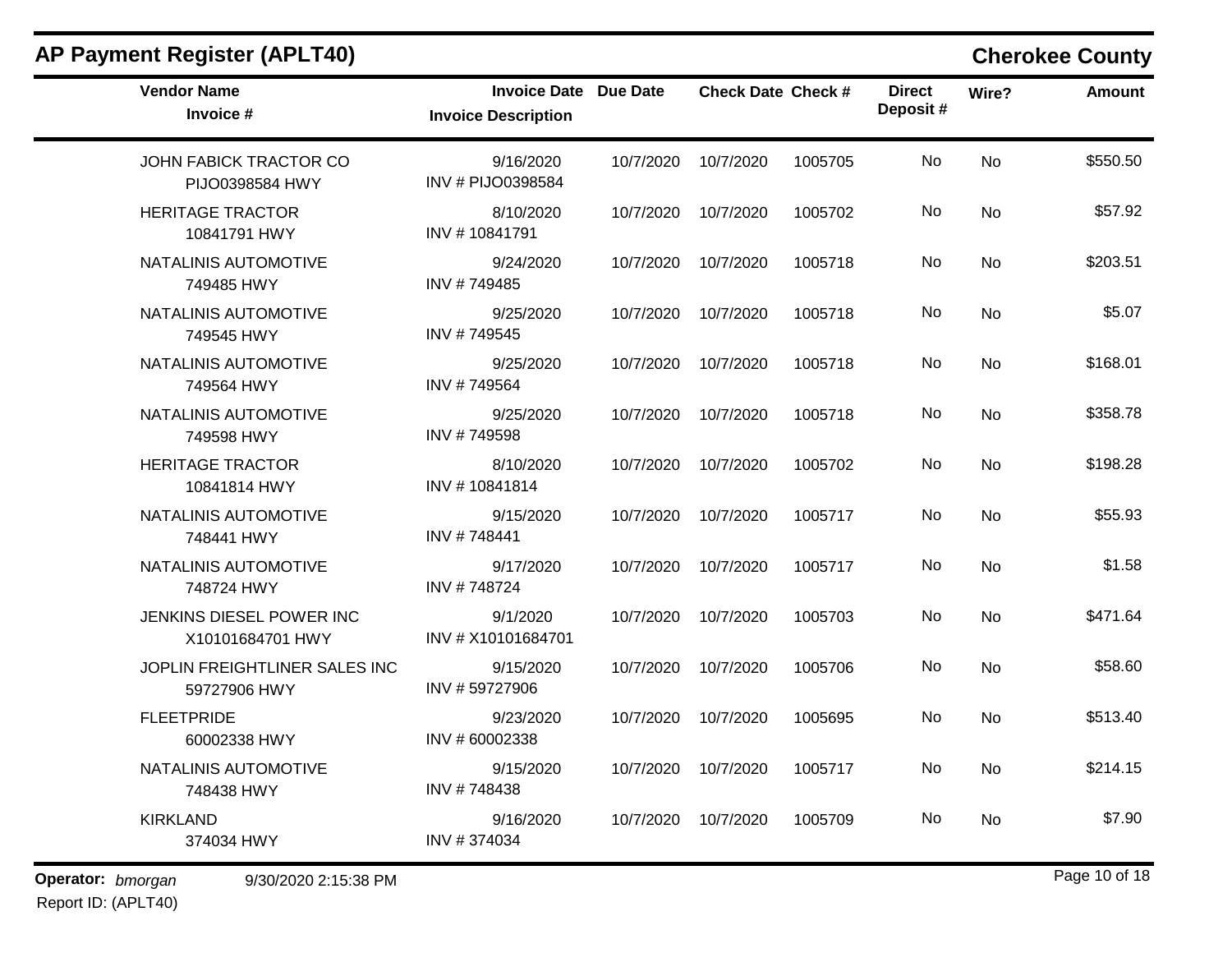| <b>AP Payment Register (APLT40)</b>                   |                                                            |           |                           |         |                           |           | <b>Cherokee County</b> |
|-------------------------------------------------------|------------------------------------------------------------|-----------|---------------------------|---------|---------------------------|-----------|------------------------|
| <b>Vendor Name</b><br>Invoice #                       | <b>Invoice Date Due Date</b><br><b>Invoice Description</b> |           | <b>Check Date Check #</b> |         | <b>Direct</b><br>Deposit# | Wire?     | <b>Amount</b>          |
| NATALINIS AUTOMOTIVE<br>748495 HWY                    | 9/15/2020<br>INV #748495                                   |           | 10/7/2020 10/7/2020       | 1005717 | No.                       | <b>No</b> | \$17.59                |
| NATALINIS AUTOMOTIVE<br>748625 HWY                    | 9/16/2020<br>INV #748625                                   | 10/7/2020 | 10/7/2020                 | 1005717 | No                        | No        | \$121.45               |
| <b>MURPHY TRACTOR</b><br>1454006 HWY                  | 9/1/2020<br>INV #1454006                                   |           | 10/7/2020 10/7/2020       | 1005716 | No.                       | No        | \$86,700.00            |
| NATALINIS AUTOMOTIVE<br>748647 HWY                    | 9/16/2020<br>INV #748647                                   | 10/7/2020 | 10/7/2020                 | 1005717 | No                        | <b>No</b> | \$184.52               |
| Account: 11000053239 - ASPHALT - DISTRICT #2          |                                                            |           |                           |         |                           |           |                        |
| TEETER'S ASPHALT & MATERIALS<br>8507 ANDERSON         | 9/21/2020<br>INV #8507                                     | 10/7/2020 | 10/7/2020                 | 1005733 | No                        | No        | \$109,984.12           |
| TEETER'S ASPHALT & MATERIALS<br>8509 ANDERSON         | 9/21/2020<br>INV #8509                                     |           | 10/7/2020 10/7/2020       | 1005733 | No.                       | <b>No</b> | \$44,504.86            |
| TEETER'S ASPHALT & MATERIALS<br>8525 ANDERSON         | 9/25/2020<br>INV #8525                                     | 10/7/2020 | 10/7/2020                 | 1005733 | No                        | No        | \$37,138.83            |
| <b>TEETER'S PAVING</b><br>2070 ANDERSON               | 9/18/2020<br>INV #2070                                     | 10/7/2020 | 10/7/2020                 | 1005734 | No.                       | <b>No</b> | \$19,599.26            |
| <b>TEETER'S PAVING</b><br>2072 ANDERSON               | 9/25/2020<br>INV # 2072                                    | 10/7/2020 | 10/7/2020                 | 1005734 | No                        | No        | \$16,427.30            |
| TEETER'S ASPHALT & MATERIALS<br>8478 ANDERSON         | 9/8/2020<br>INV #8478                                      | 10/7/2020 | 10/7/2020                 | 1005733 | No                        | No        | \$6,899.67             |
| TEETER'S ASPHALT & MATERIALS<br>8484 ANDERSON, MOATES | 9/9/2020<br>INV #8484                                      | 10/7/2020 | 10/7/2020                 | 1005733 | No                        | No        | \$9,889.22             |
| Account: 11000053240 - ASPHALT - DISTRICT #3          |                                                            |           |                           |         |                           |           |                        |
| TEETER'S ASPHALT & MATERIALS<br>8484 ANDERSON, MOATES | 9/9/2020<br>INV #8484                                      | 10/7/2020 | 10/7/2020                 | 1005733 | No.                       | No        | \$9,889.21             |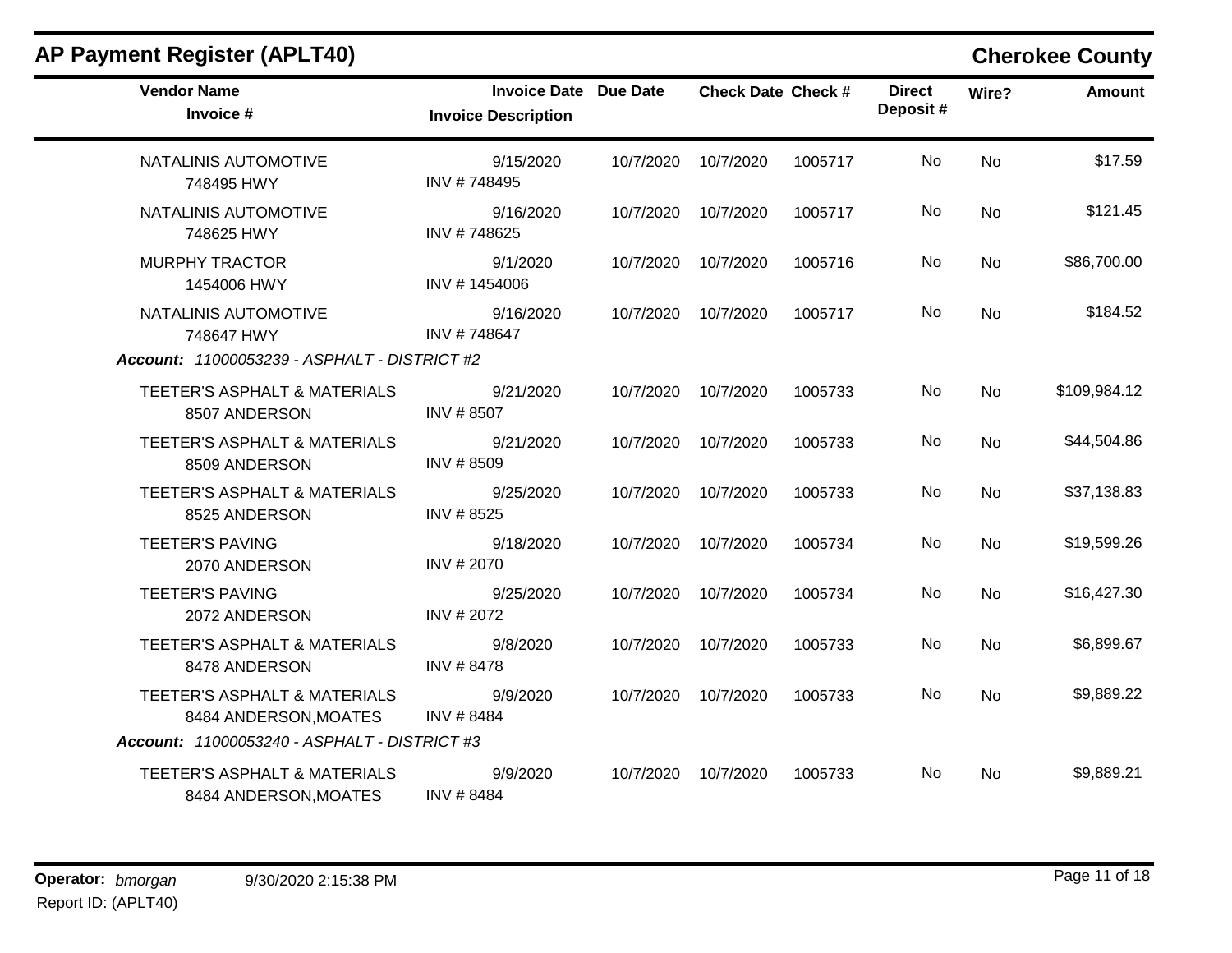| <b>AP Payment Register (APLT40)</b>                                                |                  |                                                            |                               |                             |         |                           |       | <b>Cherokee County</b> |
|------------------------------------------------------------------------------------|------------------|------------------------------------------------------------|-------------------------------|-----------------------------|---------|---------------------------|-------|------------------------|
| <b>Vendor Name</b><br>Invoice #                                                    |                  | <b>Invoice Date Due Date</b><br><b>Invoice Description</b> |                               | <b>Check Date Check #</b>   |         | <b>Direct</b><br>Deposit# | Wire? | <b>Amount</b>          |
| <b>TEETER'S PAVING</b><br>2073 MOATES<br><b>Subtotal for Department: 000:</b>      | INV #2073        | 9/29/2020                                                  | 10/7/2020                     | 10/7/2020                   | 1005734 | No                        | No    | \$7,581.80             |
|                                                                                    |                  |                                                            |                               |                             |         |                           |       | \$362,072.88           |
| <b>Subtotal for Fund: 110:</b>                                                     |                  |                                                            |                               |                             |         |                           |       |                        |
| <b>HEALTH</b><br>140<br>Fund:<br><b>NON-DEPARTMENTAL</b><br>000<br>Dept:           |                  |                                                            |                               |                             |         |                           |       | \$362,072.88           |
| Account: 14000053021 - PRINTING/OFFICE SUPPLIES                                    |                  |                                                            |                               |                             |         |                           |       |                        |
| <b>CHASE CARD SERVICES</b><br>1007                                                 |                  | 9/28/2020<br>ACCT 4246 3119 7000 5747                      | 10/7/2020                     | 10/7/2020                   | 1005674 | No                        | No    | \$16.24                |
| <b>FOUR STATE PRINTING</b><br>10973                                                | <b>INV 10973</b> | 9/28/2020                                                  | 10/7/2020                     | 10/7/2020                   | 1005697 | No                        | No    | \$58.55                |
| Account: 14000053072 - GAS, ELECTRIC, WATER/PHONE<br>KANSAS GAS SERVICE<br>1007 HE |                  | 9/28/2020<br>ACCT 510080477 1188672 27                     | 10/7/2020                     | 10/7/2020                   | 1005707 | No                        | No    | \$84.00                |
| <b>VERIZON WIRELESS</b><br>9862728912                                              | INV 9862728912   | 9/28/2020                                                  | 10/7/2020                     | 10/7/2020                   | 1005740 | No                        | No    | \$131.47               |
| <b>CHASE CARD SERVICES</b><br>1007                                                 |                  | 9/28/2020<br>ACCT 4246 3119 7000 5747                      | 10/7/2020                     | 10/7/2020                   | 1005674 | No                        | No    | \$267.46               |
| <b>COLUMBUS TELEPHONE COMPANY</b><br>1007                                          | <b>ACCT 2060</b> | 9/28/2020                                                  | 10/7/2020                     | 10/7/2020                   | 1005685 | No                        | No    | \$622.72               |
| EMPIRE DISTRICT ELECTRIC COMPANY 9/28/2020<br>1007 HE                              |                  | ACCT 616527-32-1                                           |                               | 10/7/2020 10/7/2020 1005693 |         | No                        | No    | \$695.98               |
| COLUMBUS TELEPHONE COMPANY 9/28/2020<br>1007 HE1                                   | <b>ACCT 2311</b> |                                                            | 10/7/2020  10/7/2020  1005685 |                             |         | No                        | No    | \$85.11                |
| Account: 14000053087 - BUILDING RENTAL                                             |                  |                                                            |                               |                             |         |                           |       |                        |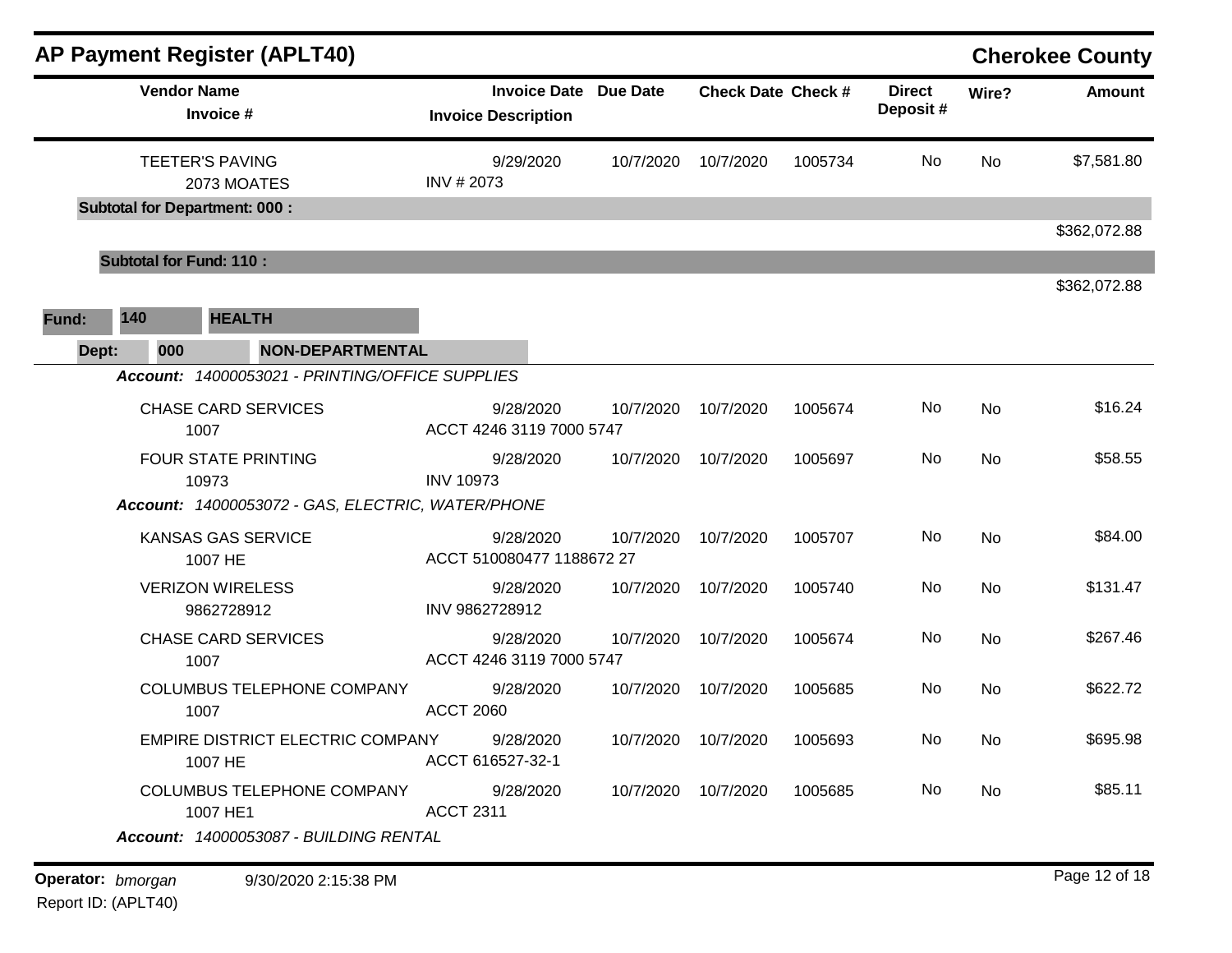|              | <b>AP Payment Register (APLT40)</b>                                    |                                                      |                 |                    |         |                           |           | <b>Cherokee County</b> |
|--------------|------------------------------------------------------------------------|------------------------------------------------------|-----------------|--------------------|---------|---------------------------|-----------|------------------------|
|              | <b>Vendor Name</b><br>Invoice #                                        | <b>Invoice Date</b><br><b>Invoice Description</b>    | <b>Due Date</b> | Check Date Check # |         | <b>Direct</b><br>Deposit# | Wire?     | <b>Amount</b>          |
|              | <b>CITY OF GALENA</b><br>1007                                          | 9/28/2020<br><b>BUILDING RENTAL</b>                  | 10/7/2020       | 10/7/2020          | 1005681 | No                        | <b>No</b> | \$10.00                |
|              | <b>CITY OF BAXTER SPRINGS</b><br>1007                                  | 9/28/2020<br><b>BUILDING RENTAL</b>                  | 10/7/2020       | 10/7/2020          | 1005680 | No.                       | No        | \$20.00                |
|              | Account: 14000053093 - OFFICE FURNITURE/EQUIP                          |                                                      |                 |                    |         |                           |           |                        |
|              | <b>STRONGHOLD DATA</b><br>33739 HE<br>Account: 14000053182 - CONTRACTS | 9/28/2020<br><b>INV 33739</b>                        | 10/7/2020       | 10/7/2020          | 1005731 | No                        | <b>No</b> | \$503.28               |
|              | CRAWFORD COUNTY HEALTH DEPT<br>1007                                    | 9/28/2020<br><b>CONTRACT SERVICES</b>                | 10/7/2020       | 10/7/2020          | 1005688 | No.                       | <b>No</b> | \$80.00                |
|              | <b>Subtotal for Department: 000:</b>                                   |                                                      |                 |                    |         |                           |           |                        |
|              |                                                                        |                                                      |                 |                    |         |                           |           | \$2,574.81             |
|              | <b>Subtotal for Fund: 140:</b>                                         |                                                      |                 |                    |         |                           |           |                        |
|              |                                                                        |                                                      |                 |                    |         |                           |           | \$2,574.81             |
| 160<br>Fund: | <b>DIRECT ELECTION</b>                                                 |                                                      |                 |                    |         |                           |           |                        |
| Dept:        | 000<br><b>NON-DEPARTMENTAL</b>                                         |                                                      |                 |                    |         |                           |           |                        |
|              | Account: 16000053078 - LEGAL PRINTING/ADVERTISING                      |                                                      |                 |                    |         |                           |           |                        |
|              | <b>COLUMBUS NEWS REPORT</b><br>921                                     | 9/23/2020<br>LEGAL NOTICE/CLOSING REGISTRATION BOOKS | 10/7/2020       | 10/7/2020          | 1005684 | No.                       | <b>No</b> | \$40.00                |
|              | Account: 16000053079 - MAINT/REPAIRS MACH/EQUIP                        |                                                      |                 |                    |         |                           |           |                        |
|              | PRG PROFESSIONAL<br>1007                                               | 9/24/2020<br><b>DESK SHIELDS</b>                     | 10/7/2020       | 10/7/2020          | 1005723 | No                        | No        | \$3,384.00             |
|              | <b>Subtotal for Department: 000:</b>                                   |                                                      |                 |                    |         |                           |           |                        |
|              |                                                                        |                                                      |                 |                    |         |                           |           | \$3,424.00             |
|              | <b>Subtotal for Fund: 160:</b>                                         |                                                      |                 |                    |         |                           |           |                        |
|              |                                                                        |                                                      |                 |                    |         |                           |           | \$3,424.00             |
|              |                                                                        |                                                      |                 |                    |         |                           |           |                        |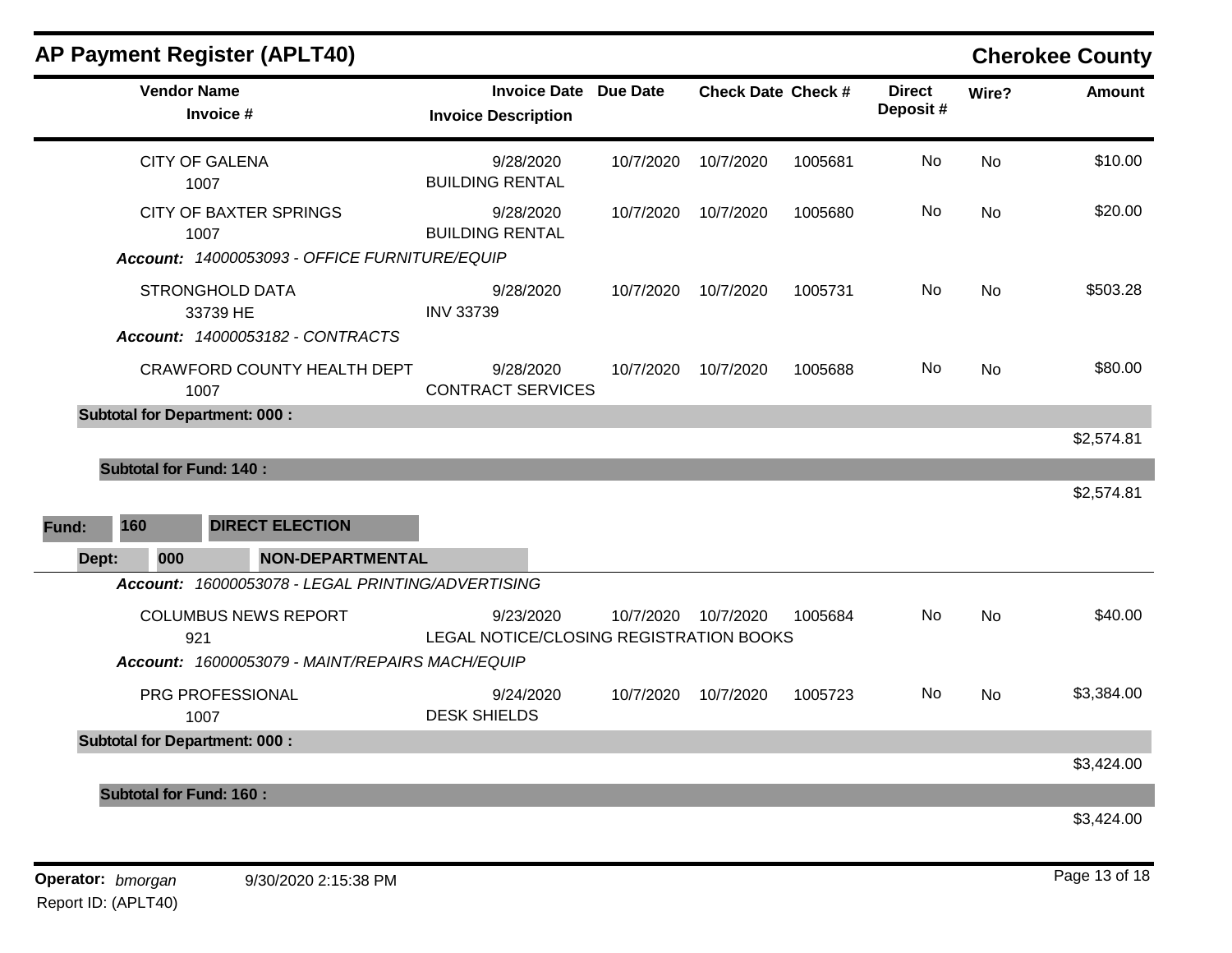| <b>AP Payment Register (APLT40)</b> |     |                                                                                                                                                                                                                                                                                                                                                                                                                                                                                                                                                                                         |                         |                |                                                            | <b>Cherokee County</b> |                           |         |                           |           |               |
|-------------------------------------|-----|-----------------------------------------------------------------------------------------------------------------------------------------------------------------------------------------------------------------------------------------------------------------------------------------------------------------------------------------------------------------------------------------------------------------------------------------------------------------------------------------------------------------------------------------------------------------------------------------|-------------------------|----------------|------------------------------------------------------------|------------------------|---------------------------|---------|---------------------------|-----------|---------------|
|                                     |     |                                                                                                                                                                                                                                                                                                                                                                                                                                                                                                                                                                                         |                         |                | <b>Invoice Date Due Date</b><br><b>Invoice Description</b> |                        | <b>Check Date Check #</b> |         | <b>Direct</b><br>Deposit# | Wire?     | <b>Amount</b> |
| Fund:                               | 220 |                                                                                                                                                                                                                                                                                                                                                                                                                                                                                                                                                                                         |                         |                |                                                            |                        |                           |         |                           |           |               |
| Dept:                               |     | <b>Vendor Name</b><br>Invoice #<br><b>AMBULANCE</b><br>000<br>Account: 22000053089 - OTHER CONTRACTUAL<br>CHEROKEE COUNTY AMBULANCE-DIST #3<br>1007<br>CHEROKEE COUNTY AMBULANCE-DIST #1<br>1007<br>CHEROKEE COUNTY AMBULANCE-DIST #2<br>1007<br><b>Subtotal for Department: 000:</b><br><b>Subtotal for Fund: 220:</b><br><b>CHEROKEE COUNTY 911</b><br>000<br>Account: 22400053300 - MISC PAID OUT<br>NEWEGG BUSINESS, INC<br>1302949044<br>NEWEGG BUSINESS, INC<br>1302949210<br>NEWEGG BUSINESS, INC<br>1302949211<br>NEWEGG BUSINESS, INC<br>1302950036<br><b>VERIZON WIRELESS</b> | <b>NON-DEPARTMENTAL</b> |                |                                                            |                        |                           |         |                           |           |               |
|                                     |     |                                                                                                                                                                                                                                                                                                                                                                                                                                                                                                                                                                                         |                         |                |                                                            |                        |                           |         |                           |           |               |
|                                     |     |                                                                                                                                                                                                                                                                                                                                                                                                                                                                                                                                                                                         |                         |                | 9/21/2020<br>MONTHLY SUBSIDY                               | 10/7/2020              | 10/7/2020                 | 1005677 | No                        | No        | \$16,877.33   |
|                                     |     |                                                                                                                                                                                                                                                                                                                                                                                                                                                                                                                                                                                         |                         |                | 9/21/2020<br><b>MONTHLY SUBSIDY</b>                        | 10/7/2020              | 10/7/2020                 | 1005675 | No                        | No        | \$16,877.33   |
|                                     |     |                                                                                                                                                                                                                                                                                                                                                                                                                                                                                                                                                                                         |                         |                | 9/21/2020<br>MONTHLY SUBSIDY                               | 10/7/2020              | 10/7/2020                 | 1005676 | No                        | <b>No</b> | \$16,877.33   |
|                                     |     |                                                                                                                                                                                                                                                                                                                                                                                                                                                                                                                                                                                         |                         |                |                                                            |                        |                           |         |                           |           |               |
|                                     |     |                                                                                                                                                                                                                                                                                                                                                                                                                                                                                                                                                                                         |                         |                |                                                            |                        |                           |         |                           |           | \$50,631.99   |
|                                     |     |                                                                                                                                                                                                                                                                                                                                                                                                                                                                                                                                                                                         |                         |                |                                                            |                        |                           |         |                           |           |               |
|                                     |     |                                                                                                                                                                                                                                                                                                                                                                                                                                                                                                                                                                                         |                         |                |                                                            |                        |                           |         |                           |           | \$50,631.99   |
| Fund:                               | 224 |                                                                                                                                                                                                                                                                                                                                                                                                                                                                                                                                                                                         |                         |                |                                                            |                        |                           |         |                           |           |               |
| Dept:                               |     |                                                                                                                                                                                                                                                                                                                                                                                                                                                                                                                                                                                         | <b>NON-DEPARTMENTAL</b> |                |                                                            |                        |                           |         |                           |           |               |
|                                     |     |                                                                                                                                                                                                                                                                                                                                                                                                                                                                                                                                                                                         |                         |                |                                                            |                        |                           |         |                           |           |               |
|                                     |     |                                                                                                                                                                                                                                                                                                                                                                                                                                                                                                                                                                                         |                         | INV 1302949044 | 9/21/2020                                                  | 10/7/2020              | 10/7/2020                 | 1005720 | No.                       | No        | \$68.84       |
|                                     |     |                                                                                                                                                                                                                                                                                                                                                                                                                                                                                                                                                                                         |                         | INV 1302949210 | 9/21/2020                                                  | 10/7/2020              | 10/7/2020                 | 1005720 | No                        | No        | \$399.99      |
|                                     |     |                                                                                                                                                                                                                                                                                                                                                                                                                                                                                                                                                                                         |                         | INV 1302949211 | 9/21/2020                                                  | 10/7/2020              | 10/7/2020                 | 1005720 | No                        | <b>No</b> | \$448.00      |
|                                     |     |                                                                                                                                                                                                                                                                                                                                                                                                                                                                                                                                                                                         |                         | INV 1302950036 | 9/21/2020                                                  | 10/7/2020              | 10/7/2020                 | 1005720 | No                        | <b>No</b> | \$2,176.68    |
|                                     |     | 9863133452                                                                                                                                                                                                                                                                                                                                                                                                                                                                                                                                                                              |                         | INV 9863133452 | 9/28/2020                                                  | 10/7/2020              | 10/7/2020                 | 1005740 | No.                       | No        | \$1,080.57    |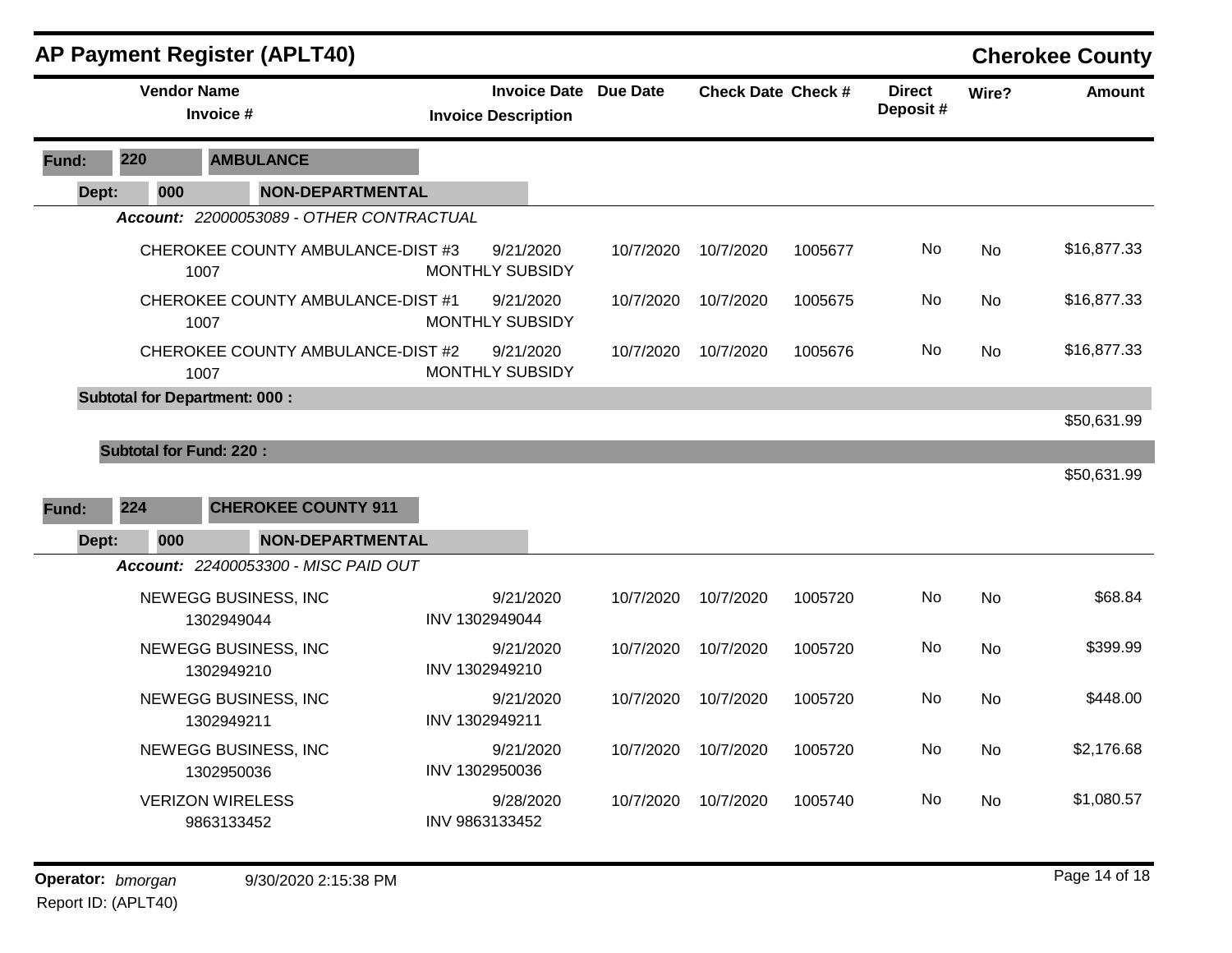|       |       |     |                                      | <b>AP Payment Register (APLT40)</b>      |                            |           |                                            |                           |         |                           |           | <b>Cherokee County</b> |
|-------|-------|-----|--------------------------------------|------------------------------------------|----------------------------|-----------|--------------------------------------------|---------------------------|---------|---------------------------|-----------|------------------------|
|       |       |     | <b>Vendor Name</b><br>Invoice #      |                                          | <b>Invoice Description</b> |           | <b>Invoice Date Due Date</b>               | <b>Check Date Check #</b> |         | <b>Direct</b><br>Deposit# | Wire?     | <b>Amount</b>          |
|       |       |     | <b>Subtotal for Department: 000:</b> |                                          |                            |           |                                            |                           |         |                           |           |                        |
|       |       |     |                                      |                                          |                            |           |                                            |                           |         |                           |           | \$4,174.08             |
|       |       |     | <b>Subtotal for Fund: 224:</b>       |                                          |                            |           |                                            |                           |         |                           |           | \$4,174.08             |
| Fund: | 230   |     |                                      | <b>APPRAISER COSTS</b>                   |                            |           |                                            |                           |         |                           |           |                        |
|       | Dept: | 000 |                                      | <b>NON-DEPARTMENTAL</b>                  |                            |           |                                            |                           |         |                           |           |                        |
|       |       |     |                                      | Account: 23000053073 - TRANSPORTATION    |                            |           |                                            |                           |         |                           |           |                        |
|       |       |     | <b>MARK HIXON</b>                    |                                          |                            | 9/18/2020 | 10/7/2020                                  | 10/7/2020                 | 1005712 | No                        | <b>No</b> | \$237.80               |
|       |       |     | 1007                                 |                                          | MILEAGE/TOPEKA             |           |                                            |                           |         |                           |           |                        |
|       |       |     | <b>Subtotal for Department: 000:</b> |                                          |                            |           |                                            |                           |         |                           |           |                        |
|       |       |     |                                      |                                          |                            |           |                                            |                           |         |                           |           | \$237.80               |
|       |       |     | <b>Subtotal for Fund: 230:</b>       |                                          |                            |           |                                            |                           |         |                           |           | \$237.80               |
|       |       |     |                                      |                                          |                            |           |                                            |                           |         |                           |           |                        |
| Fund: | 260   |     |                                      | <b>EMPLOYEE BENEFITS</b>                 |                            |           |                                            |                           |         |                           |           |                        |
|       | Dept: | 000 |                                      | <b>NON-DEPARTMENTAL</b>                  |                            |           |                                            |                           |         |                           |           |                        |
|       |       |     |                                      | Account: 26000053005 - EMPLOYEE BENEFITS |                            |           |                                            |                           |         |                           |           |                        |
|       |       |     |                                      | KS EMPLOYMENT SECURITY FUND              |                            | 9/22/2020 | 10/7/2020                                  | 10/7/2020                 | 1005710 | No.                       | <b>No</b> | \$440.18               |
|       |       |     | 1007                                 |                                          |                            |           | 177414, 3RD QTR CHEROKEE COUNTY UNEMP. TAX |                           |         |                           |           |                        |
|       |       |     |                                      | Account: 26000053216 - VSP Insurance     |                            |           |                                            |                           |         |                           |           |                        |
|       |       |     | <b>VISION SERVICE PLAN</b>           |                                          |                            | 9/28/2020 | 10/7/2020                                  | 10/7/2020                 | 1005741 | No.                       | <b>No</b> | \$857.05               |
|       |       |     | 1007                                 |                                          | <b>STATEMENT 810442821</b> |           |                                            |                           |         |                           |           |                        |
|       |       |     | <b>Subtotal for Department: 000:</b> |                                          |                            |           |                                            |                           |         |                           |           | \$1,297.23             |
|       |       |     | <b>Subtotal for Fund: 260:</b>       |                                          |                            |           |                                            |                           |         |                           |           |                        |
|       |       |     |                                      |                                          |                            |           |                                            |                           |         |                           |           | \$1,297.23             |
|       |       |     |                                      |                                          |                            |           |                                            |                           |         |                           |           |                        |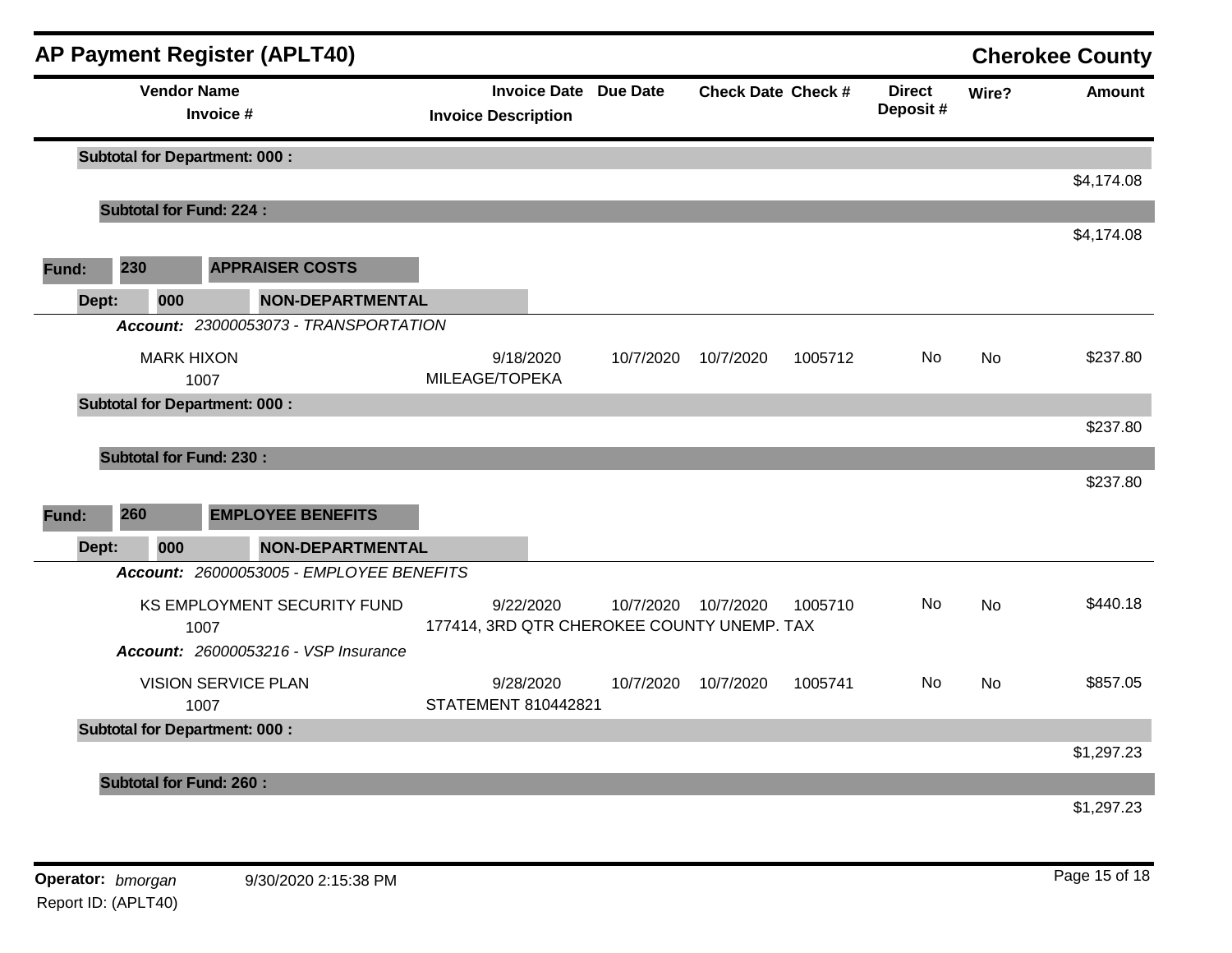|       |                                 | <b>AP Payment Register (APLT40)</b>         |                           |                            |                              |                           |         |                           |       | <b>Cherokee County</b> |
|-------|---------------------------------|---------------------------------------------|---------------------------|----------------------------|------------------------------|---------------------------|---------|---------------------------|-------|------------------------|
|       | <b>Vendor Name</b><br>Invoice # |                                             |                           | <b>Invoice Description</b> | <b>Invoice Date Due Date</b> | <b>Check Date Check #</b> |         | <b>Direct</b><br>Deposit# | Wire? | <b>Amount</b>          |
| Fund: | 300                             | <b>SERVICE FOR ELDERLY</b>                  |                           |                            |                              |                           |         |                           |       |                        |
| Dept: | 000                             | <b>NON-DEPARTMENTAL</b>                     |                           |                            |                              |                           |         |                           |       |                        |
|       |                                 | Account: 30000053072 - GAS, ELECTRIC, WATER |                           |                            |                              |                           |         |                           |       |                        |
|       |                                 | KANSAS GAS SERVICE<br>1007                  | ACCT 510020083 1175382 00 | 9/28/2020                  | 10/7/2020                    | 10/7/2020                 | 1005707 | No                        | No    | \$54.00                |
|       |                                 | EMPIRE DISTRICT ELECTRIC COMPANY<br>1007 EL | ACCT 124991-59-7          | 9/25/2020                  | 10/7/2020                    | 10/7/2020                 | 1005693 | No                        | No    | \$170.46               |
|       |                                 | <b>KANSAS GAS SERVICE</b><br>1007 EL        | ACCT 510724504 2014982 18 | 9/28/2020                  | 10/7/2020                    | 10/7/2020                 | 1005707 | No                        | No    | \$32.59                |
|       |                                 | <b>KANSAS GAS SERVICE</b><br>1007 EL1       | ACCT 512076592 1191351 09 | 9/29/2020                  | 10/7/2020                    | 10/7/2020                 | 1005707 | No                        | No    | \$33.53                |
|       |                                 | <b>Subtotal for Department: 000:</b>        |                           |                            |                              |                           |         |                           |       |                        |
|       |                                 |                                             |                           |                            |                              |                           |         |                           |       | \$290.58               |
|       | <b>Subtotal for Fund: 300:</b>  |                                             |                           |                            |                              |                           |         |                           |       |                        |
| Fund: | 304                             | <b>SPIDER PROGRAM</b>                       |                           |                            |                              |                           |         |                           |       | \$290.58               |
| Dept: | 000                             | <b>NON-DEPARTMENTAL</b>                     |                           |                            |                              |                           |         |                           |       |                        |
|       |                                 | Account: 30400053300 - MISC PAID OUT        |                           |                            |                              |                           |         |                           |       |                        |
|       |                                 | BROOKS-JEFFREY MARKETING, INC<br>194956     | <b>INV 194956</b>         | 9/21/2020                  | 10/7/2020                    | 10/7/2020                 | 1005669 | No                        | No    | \$208.23               |
|       |                                 | BROOKS-JEFFREY MARKETING, INC<br>194957     | <b>INV 194957</b>         | 9/21/2020                  | 10/7/2020                    | 10/7/2020                 | 1005669 | No                        | No    | \$498.75               |
|       |                                 | <b>Subtotal for Department: 000:</b>        |                           |                            |                              |                           |         |                           |       |                        |
|       |                                 |                                             |                           |                            |                              |                           |         |                           |       | \$706.98               |
|       | <b>Subtotal for Fund: 304:</b>  |                                             |                           |                            |                              |                           |         |                           |       |                        |
|       |                                 |                                             |                           |                            |                              |                           |         |                           |       | \$706.98               |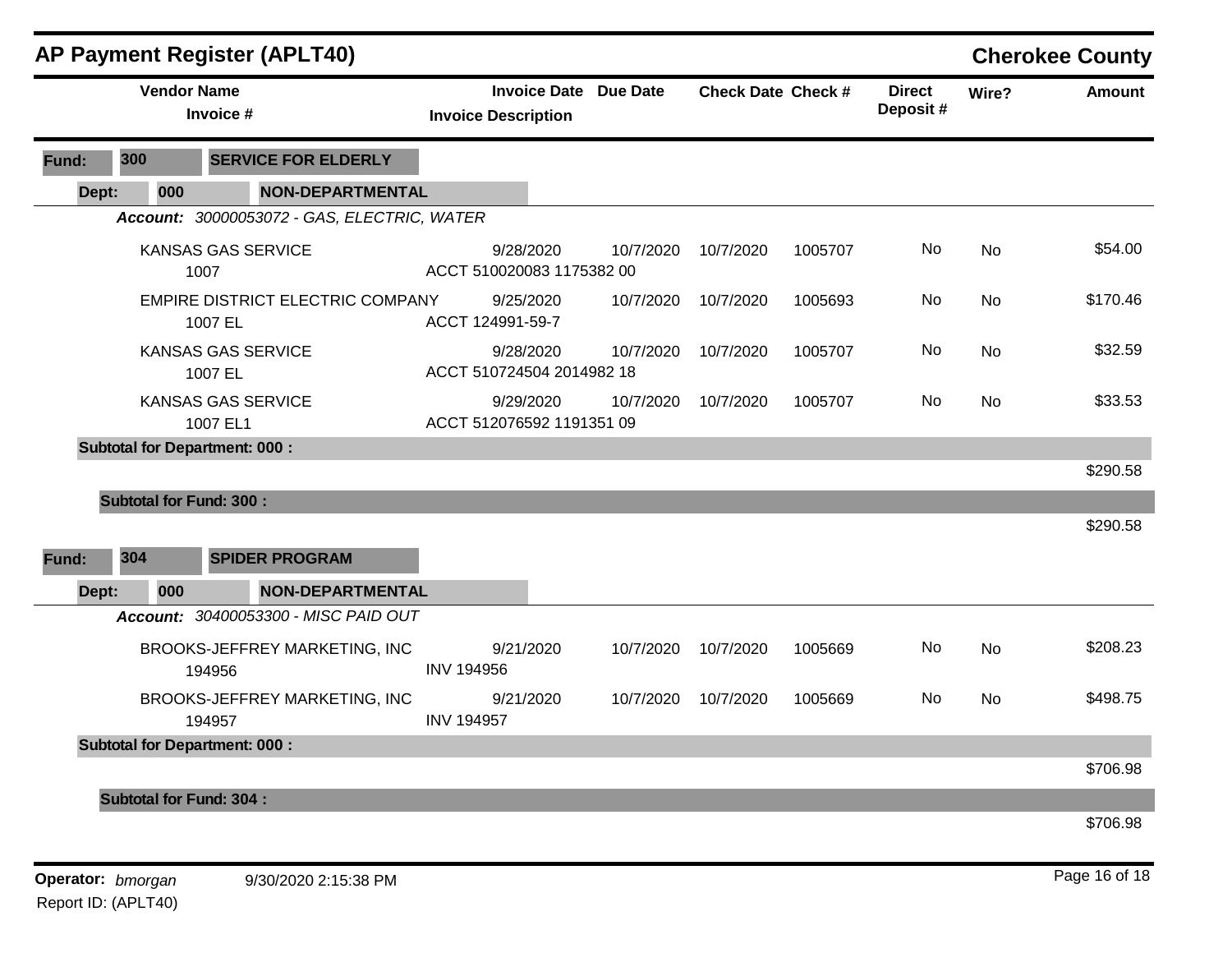|       |                                | <b>AP Payment Register (APLT40)</b>                             |                                                            |           |                           |         |                                   |       | <b>Cherokee County</b> |
|-------|--------------------------------|-----------------------------------------------------------------|------------------------------------------------------------|-----------|---------------------------|---------|-----------------------------------|-------|------------------------|
|       | <b>Vendor Name</b>             | Invoice #                                                       | <b>Invoice Date Due Date</b><br><b>Invoice Description</b> |           | <b>Check Date Check #</b> |         | <b>Direct</b><br>Deposit#         | Wire? | <b>Amount</b>          |
| Fund: | 330                            | <b>SEWER DISTRICT#1 OPER</b>                                    |                                                            |           |                           |         |                                   |       |                        |
| Dept: | 000                            | <b>NON-DEPARTMENTAL</b>                                         |                                                            |           |                           |         |                                   |       |                        |
|       |                                | Account: 33000053074 - TELEPHONE BILLS                          |                                                            |           |                           |         |                                   |       |                        |
|       |                                | <b>CENTURYLINK</b><br>438097159 SEWER 0                         | 9/23/2020<br>Acct #438097159                               | 10/7/2020 | 10/7/2020                 | 1005672 | No.                               | No    | \$189.97               |
|       |                                | <b>Subtotal for Department: 000:</b>                            |                                                            |           |                           |         |                                   |       |                        |
|       |                                |                                                                 |                                                            |           |                           |         |                                   |       | \$189.97               |
|       | <b>Subtotal for Fund: 330:</b> |                                                                 |                                                            |           |                           |         |                                   |       |                        |
| Fund: | 413                            | <b>ATTORNEY APPLICATION</b>                                     |                                                            |           |                           |         |                                   |       | \$189.97               |
| Dept: | 000                            | <b>NON-DEPARTMENTAL</b><br>Account: 41300053029 - MISC SUPPLIES |                                                            |           |                           |         |                                   |       |                        |
|       |                                | ETTINGER'S OFFICE SUPPLY<br>5308030                             | 9/28/2020<br>INV 530803-0                                  | 10/7/2020 | 10/7/2020                 | 1005694 | No                                | No    | \$71.87                |
|       |                                | <b>Subtotal for Department: 000:</b>                            |                                                            |           |                           |         |                                   |       |                        |
|       |                                |                                                                 |                                                            |           |                           |         |                                   |       | \$71.87                |
|       | <b>Subtotal for Fund: 413:</b> |                                                                 |                                                            |           |                           |         |                                   |       |                        |
|       |                                |                                                                 |                                                            |           |                           |         |                                   |       | \$71.87                |
|       |                                |                                                                 |                                                            |           |                           |         | Total for Bank 1 Account 1120298: |       | \$481,336.51           |
|       |                                |                                                                 |                                                            |           |                           |         | ***** Total Invoices Paid:        |       | \$481,336.51           |